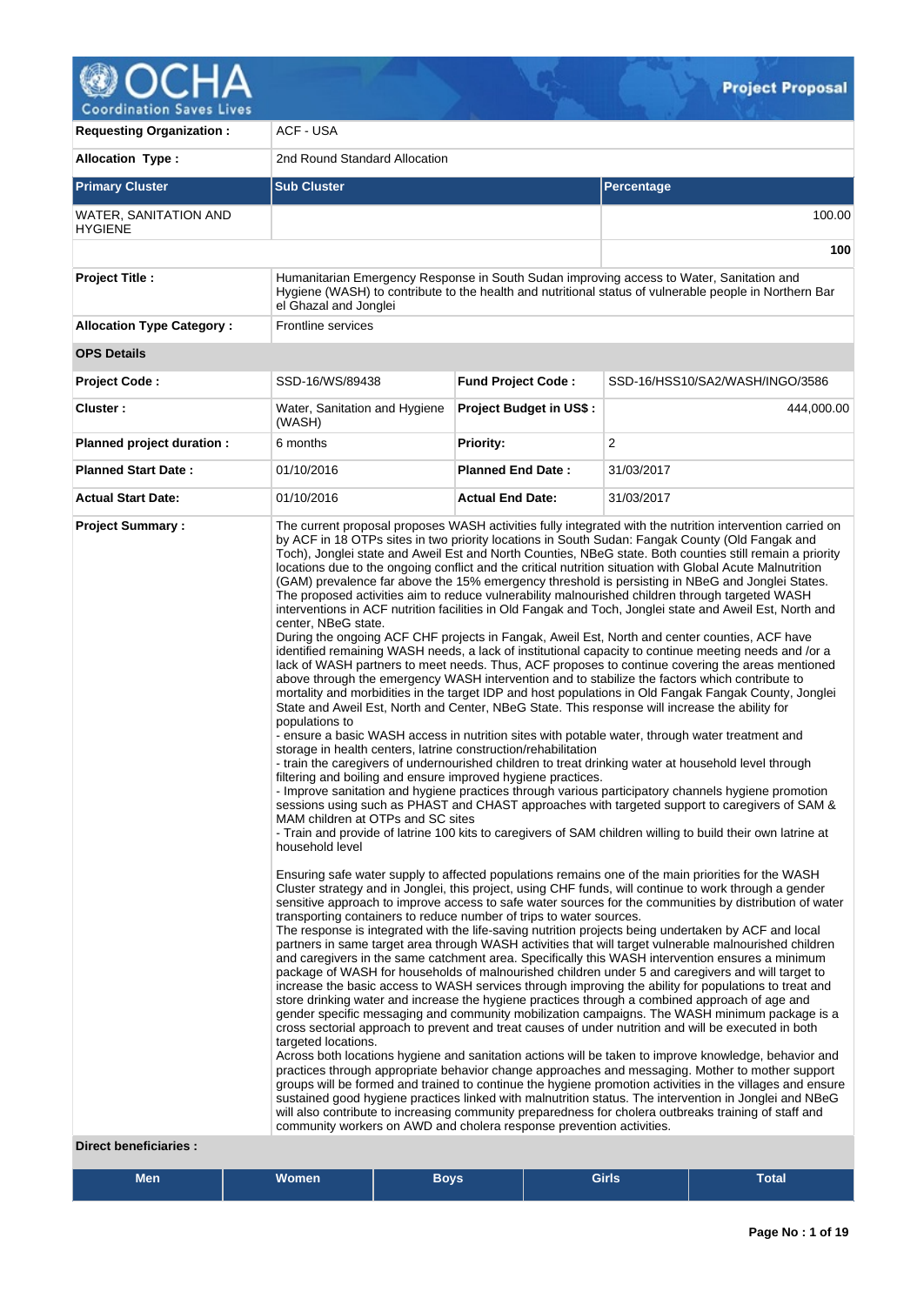| 12,025                                                      | 13,128     | 18,864   |             | 20,168       | 64,185       |
|-------------------------------------------------------------|------------|----------|-------------|--------------|--------------|
| <b>Other Beneficiaries:</b>                                 |            |          |             |              |              |
| <b>Beneficiary name</b>                                     | <b>Men</b> | Women    | <b>Boys</b> | <b>Girls</b> | <b>Total</b> |
| Children under 5                                            | 0          | $\Omega$ | 3,877       | 4,036        | 7,913        |
| Pregnant and Lactating Women                                | 0          | 1,609    | 0           | 0            | 1,609        |
| Trainers, Promoters, Caretakers,<br>committee members, etc. | 66         | 310      | $\Omega$    | 0            | 376          |
| Other                                                       | 11,959     | 10,404   | 13,090      | 14,157       | 49,610       |
| <b>Indirect Beneficiaries:</b>                              |            |          |             |              |              |
|                                                             |            |          |             |              |              |
| <b>Catchment Population:</b>                                |            |          |             |              |              |

## **Link with allocation strategy :**

This project will contribute to:

SO1 of the HRP for South Sudan project by delivery water, sanitation and hygiene (WASH) services to affected population and will address all 3 of the WASH cluster objectives. These activities will aim to ensure that a minimum WASH package is provided to households of SAM and MAM children, as well as ensuring WASH standards at nutrition sites through:

SO1 WATER: Improving access to safe drinking water through the rehabilitation of hand pumps in Fangak County (Old Fangak and Toch) with the participation of water user committees, conducted capacity building activities through trainings on operation and maintenance (O&M), gender balance through the participation of women for sustainability and provision of spare parts. Within the nutrition sites, rain water harvesting systems will be installed for the storage and treatment of rain water in order to improve access to safe water to caregivers of malnourished children during OTP/TSFP sessions, and the operation and maintenance of sanitation infrastructures (latrines, hand washing stations). Furthermore, water treatment kits will be provided to caregivers of SAM and MAM cases to increase consumption of treated water at household level and mitigate risk of diarrhea diseases to malnourished children;

SO2 SANITATION: In all ACF nutrition sites, basic sanitation infrastructures will be install to increase access to safe latrines and hand washing stations to caregivers of malnourished children, while triggering events will be done at community level to increase awareness on the impact of open defecation and sensitize on the construction of latrine at household level. In Jonglei, hundred (100) caregivers of SAM cases will be supported with plastic sheet, slab and digging kit to construct their own latrines;

SO3 HYGIENE PROMOTION: Behavior change activities will be conducted throughout the project to promote water treatment at household level, hand washing practices, and construction, proper use and maintenance of latrines. These awareness activities will be done at household level, in hospital and will mainly target caregivers of malnourished children to reduce risks of diarrhea diseases and mitigate potential diarrhea outbreak within the community. Trainings on Participation Hygiene and Sanitation Transformation (PHAST) will be conducted for Community Hygiene Volunteers and model mothers groups to ensure the diffusion of key messages to the population. Furthermore, a KAP survey will be realized at the beginning to measure the current practices, and the end to measure the impact. Finally, based on lack of access to key items for proper management of female personal hygiene, menstrual hygiene management kits will be provided to targeted caregivers of malnourished children in Fangak County (Jonglei).

## **Sub-Grants to Implementing Partners :**

| <b>Partner Name</b> | <b>Partner Type</b> | <b>Budget in US\$</b> |
|---------------------|---------------------|-----------------------|
|                     |                     |                       |

### **Other funding secured for the same project (to date) :**

| <b>Other Funding Source</b> | <b>Other Funding Amount</b> |
|-----------------------------|-----------------------------|
|                             |                             |

#### **Organization focal point :**

| <b>Name</b>                      | <b>Title</b>            | Email                                       | <b>Phone</b>        |
|----------------------------------|-------------------------|---------------------------------------------|---------------------|
| <b>Guy Halsey</b>                | <b>Country Director</b> | cd.ssd@acf-international.org                | +211 (0) 911 072 91 |
| Valentina Ferrante               | DCD Programme           | dcd-programme.ssd@acf-<br>international.org | +211(0) 914 733 901 |
| <b>BACKGROUND</b>                |                         |                                             |                     |
| 1. Humanitarian context analysis |                         |                                             |                     |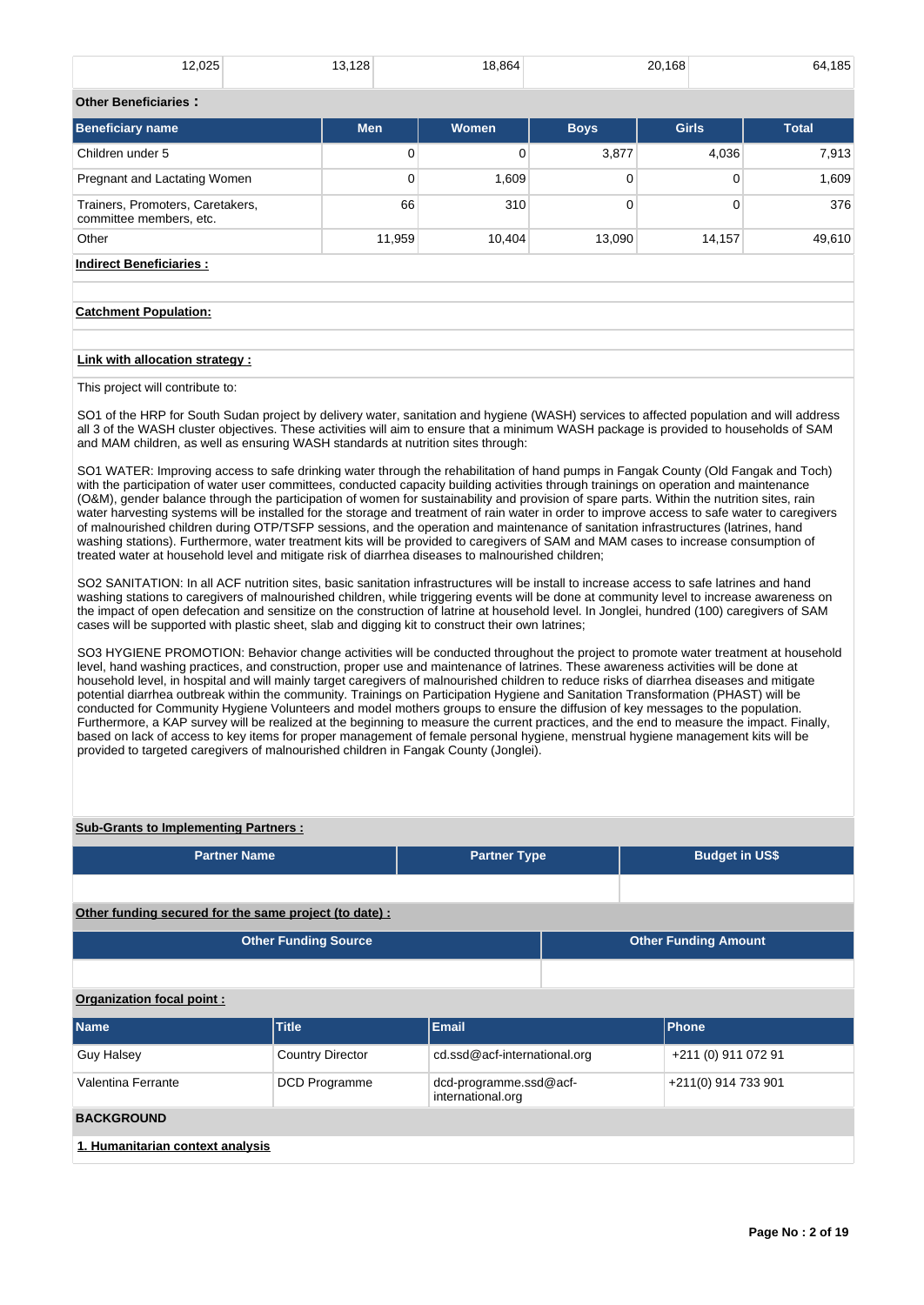ACF has been operational in what is now South Sudan since 1985 and currently has operations in Northern Bar el Ghazal, Warrup and Jonglei. Since 2007 ACF has been running a static nutrition program in Northern Bar el Ghazal and since 2014 ACF has been operational in Jonglei responding to both chronic and acute needs.

According to Integrated Food Security Phase Classification (IPC) 2015 report, an estimated 3.9 million people were classified as severely food and nutrition insecure in September (3,065,000 population in Crisis, 830,000 in Emergency and 30,000 in Famine phases) and need urgent humanitarian assistance. This is an 80% increase compare to the same period last year despite the fact that August-September period is marked as the start of "green harvest" in South Sudan.

The overall nutrition situation remains "Critical" with GAM rate above the emergency threshold of 15% not only in the conflict affected states of Jonglei but also chronically high burden states NBeG. Projections for the period Jan – March 2016 (lean season) indicate 2.6 m people (2,170,000 in Crisis and 440,000 in Emergency) will be severely food and nutrition insecure. In NBeG, 940,000 population live in Stressed and Crisis phases (category 2 & 3 respectively); in Jonglei a staggering 385,000 and 125,000 population in Crisis and Emergency phases (category 3 & 4 respectively). According to recent Food Security and Nutrition Monitoring Report (FSNMS) of Sep 2015, NBeG has the highest level of undernutrition (GAM-24.2%, SAM-5.0%) in the country. Additionally these two states also registered very high level of child morbidity and wasting among women (NBeG-39.9% and Warrap-37.7%). In November 2015, ACF conducted a post-harvest SMART nutrition survey in Aweil East county of NBeG state and found 25.6% GAM and 7.2% SAM prevalence in the county. From past nutrition surveys done in Gogrial West as well as in Aweil East where a Nutrition Causal Analysis was performed in 2011, there are clear indications that poor child care practices, inadequate hygiene practices, lack of sanitation, and limited access to food and basic primary healthcare services are the main drivers of undernutrition. Among additional factors contributing to this critical nutrition situation: seasonal changes in food security, flash floods, violence and disease burden. The highest prevalence of malnutrition is currently experienced as the lean period combines with peak of malaria cases as well. Recurring violence causing displacement and destroying livelihoods, preventing the populations from planting at the right time led to inadequate food intake that directly affected further the nutrition situation in the past months. ACF is currently implementing nutrition interventions in Aweil Center (Aweil town), Aweil East and North and Fangak Counties of NBeG and Jonglei states and will continue to build on gains and lessons learned to further enhance quality services and expand the coverage of the CMAM, IYCF interventions, capacity building, nutrition surveillance, cluster coordination support and emergency nutrition response. ACF will continue with its projects and will endeavor to work in a coordinated manner with MoH partners, INGO and Local NGOs. This project will also strengthen state coordination for capacity building and effective nutrition surveillance. Integration with other sectors within ACF and the other clusters will be strengthened to ensure holistic nutrition response.

#### **2. Needs assessment**

SO1 WATER: ACF intend to address access to safe water and prevent waterborne diseases in targeted areas. In Fangak, currently, most of the population still have access to water either from the river or swamp. Recent water quality testing conducted in 64 households shown that more than 81% are highly contaminated (>100FC/100ml). Data collected from MSF France hospital have demonstrated more than 1,741 diarrhea cases from January to July 2016, and 82 ITFC cases received for the same period. Due to flooding that occurred recently in Toch and Old Fangak, people have been forced to displace to highest locations and are not able to access to improved water points. Thus, the proposed strategic WASH intervention will link to nutrition caseloads, targeting vulnerable households of malnourished children with a minimum package of WASH services aimed to increase consumption of treated water and reduce severe malnutrition, while working with water user committees to improve existing water pumps.

SO2 SANITATION: ACF will respond to affected populations to enable safe excreta disposal. Regarding to main sanitation risk represented by filled community latrines in Old Fangak, ACF has decommissioned more than 90% of those latrines to mitigate any risk of diarrhea outbreak within the area. Moreover, due to constraints related to the rainy season, the few existing latrines were fallen and the population has displaced due to the recent flooding. Since, this has critically increase open defecation practices in bush, next to the river or swamp. ACF intends to increase access to decent toilets at all nutrition sites, while conducting triggering session at community level for construction of household latrines during the dry season. Furthermore, training and materials support will be provided to selected caregivers of SAM cases in Fangak County.

SO3 HYGIENE PROMOTION concerns prevention and mitigation of WASH related diseases through improved knowledge and practices in affected populations, mainly caregivers of malnourished children. ACF will use communication for behavior change techniques to address certain behavioral determinants for hygiene and sanitation practices, including knowledge and attitudes, as well as environmental and contextual factors that render malnourished children extremely vulnerable to WASH related morbidities and health issues, which included lack of consumption of treated water.

## **3. Description Of Beneficiaries**

For this current CHF project, ACF will target 65,185 beneficiaries: 54,315 individuals will be reach in Aweil East and Center counties, NBeG state and 9,870 will be reached in Fangak county, Jonglei state. The population of NBeG is 92% rural with 8% living in small townships interspersed in the various counties. Though NBeG has remained relatively stable during recent violence outbreaks, the state has recorded extremely levels of malnutrition and food insecurity due to its heavy market dependence. The WASH situation mirrors that of much of South Sudan, however due to operational and maintenance issues, much of the water infrastructure lies in a state of disrepair resulting in poor access to safe drinking water by the communities. Food insecurity in the first quarter of 2016 reportedly caused population movement to Sudan from NBeG.

In this regard, ACF will ensure equal access to WASH services for men, women boys and girls targeted in the project areas. In particularwill implement the activities in NBEG and Jonglei. Iin NBeG, the activities will contribute to mitigate risk of severe malnutrition through increasing access to safe water ,through provision of water treatment kits, access to basic sanitation services inat nutrition sites and mass awareness hygiene activities. toDuring the activities implementation 10,177 men, 11,109 women, 15,963 boys and 17,066 girls (54,315 individuals). In Jonglei, the activities will improve access to potable through the improvement of water pumps, provision of water treatment kits, access to basic sanitation at in nutrition sites and household levels and mass awareness hygiene activities. The target population will includeis 1,849 men, 2,019 women, 2,901 boys and 3,101 girls (9,870 individuals).

Old Fangak and Toch Payams of Fangak County are home for IDPs living host communities. The IDPs are dispersed among all 2 payams where ACF plans to implement this project, but more concentrated in Old Fangak town, where they have been sharing available resources with the host community since the first outbreak of violence in December 2013. The most recent data from Old Fangak and Toch, collected by several partners and government in the ground , indicates respectively 25,971 individuals and 19,350 individuals. Both IDPs and host communities belong to the same Nuer tribe. The IDPs fled from Unity state after conflict in 2013/2014 and in May 2015 with no possessions and have very low coping capacity in terms of ability to respond to new shocks and stresses. There is little opportunity for livelihoods and IDPs gain income from selling food rations on local market. The Payams have been flooded in August 2016 and lots of diarrhea cases reported.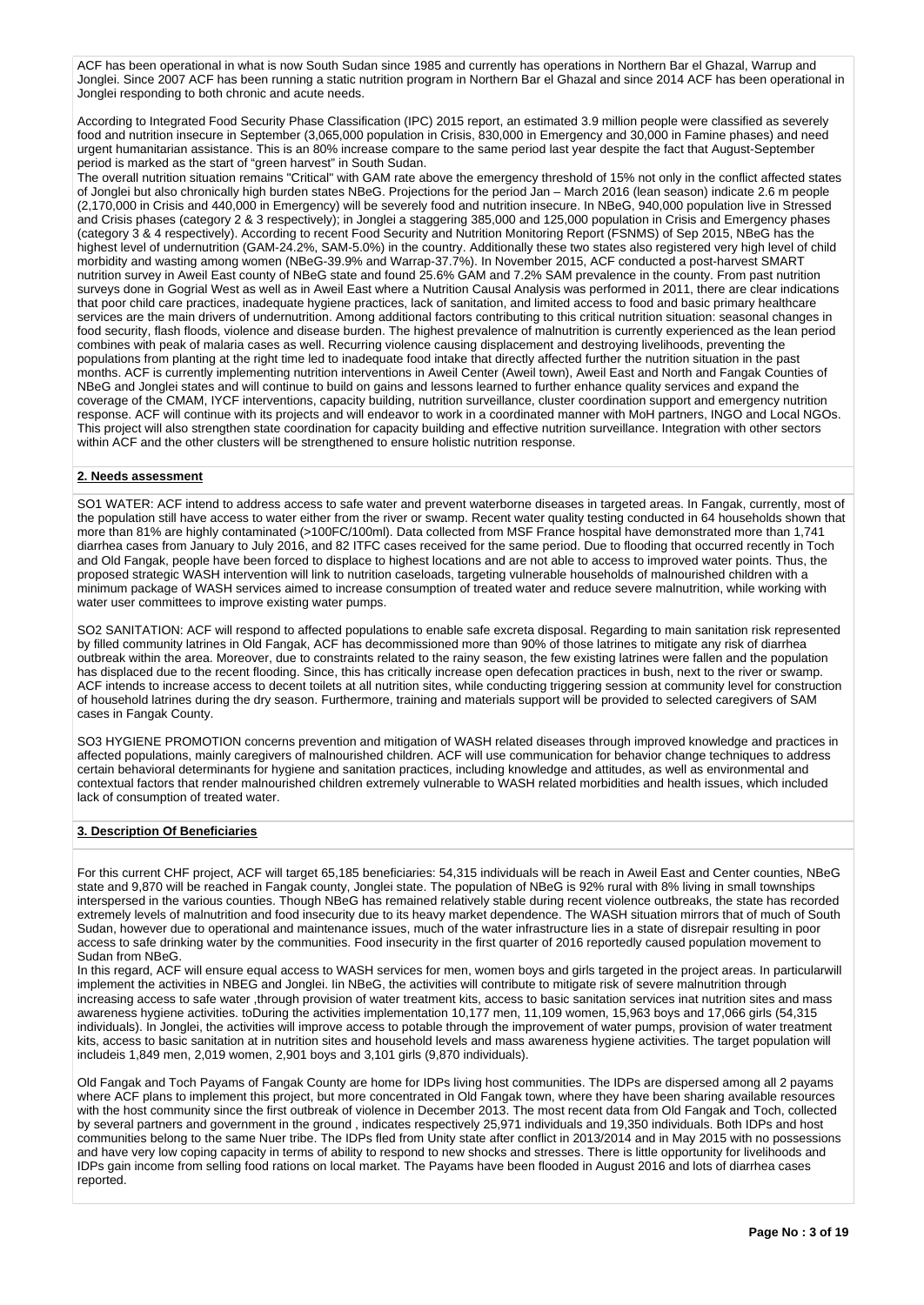#### **4. Grant Request Justification**

The following points detail the rationale that justifies why ACF should be funded to undertake emergency WASH programming in Fangak, Aweil Est, North and Center Counties.

1. ACF remain strategically well positioned and established in all the locations, with existing nutrition programs in Aweil center, North and Est and WASH programs in Old Fangak and Toch and close collaboration with local nutrition partners in Old Fangak. There remains a good level of humanitarian access to this area and ACF will be able to start activities immediately as agreements with local authorities and coordination with implementing partners has already been established.

2. ACF is a leader in the WASH sector in South Sudan, with a high level of participation and coordination in the WASH Cluster as well as continued coordination between with other sectors. In both locations CHF funding will add value to nutrition programming, by ensuring key WASH actions support ACF nutrition projects in NBeG and through local partners in Jonglei. 3. ACF are also Co-coordinators of Nutrition cluster at State level and have capacity and expertise to deliver integrated multi-sectorial WASH activities to address underlying causes of under-nutrition. Proposed ACF WASH programming greatly increases the effectiveness of Nutrition programming by reducing causal factors that are drivers of malnutrition. Diarrhea, as the principal symptom of water related disease, inhibits nutrient absorption as any food that is ingested passes out of the body so rapidly. This is compounded by water related disease usually reducing appetite at a time when due to the infection, metabolic requirements are actually greater than normal and consequently the body requires more rather than less sustenance. Furthermore there is a vicious cycle relationship between malnutrition and water related disease. As much as water related disease can lead to malnutrition (as described previously), malnutrition can impair the immune functions which in turn make someone who is malnourished more susceptible to water related diseases. Consequently the link between WaSH and malnutrition is very significant, and the lifesaving work that is already done by ACF's treatment of malnutrition in NBeG and Jonglei (through partners) states will be significantly complemented by this proposed WaSH action. Life-saving will also come from the emergency response component that will meet the critical WaSH needs in Jonglei caused by displacement due to the fighting in the neighboring states.

3. The overall outcomes, outputs and activities of the proposed project are closely in-line with the WASH Cluster strategy outlined in the 2015 Humanitarian Response Plan (mid-year review) and the CHF-SA1 strategy paper. The activities respond to two priority needs intended to be addressed through CHF funding. Firstly ACF focus on maintaining adequate WASH service delivery at nutrition facilities level in areas of high and prolonged displacement, where populations are dependent on humanitarian assistance. Secondly, responding to high malnutrition rates in non-conflict states by addressing underlying causes and by implementing a minimum WASH package targeted at household of malnourished children.

4. ACF has a significant capacity and experience with cholera preparedness. ACF ensures that a capable WASH partner is present in this high risk area.

#### **5. Complementarity**

The overall project objective aim mannerly integrate wash activities within nutrition intervention to contribute in the reduction of water borne diseases, in particular diarrhea reduction, for malnourished children through access to safe water and to reinforce behavioral changes for diarrhea prevention at household and community levels.

Since November 2015, ACF has implemented WASH activities under CHF funding covering 3 Payam Keew, Toch and Old Fangak and the initial plan was to hand over WASH activities in Old Fangak and Toch to another international no-government organization by April 2016, though due to financial constraints faced by the proposed INGO, ACF kept responding to WASH needs in Old Fangak and Toch. In NBeG, ACF implements nutrition interventions in 13 OTSs responding to high malnutrition rate through direct support to caregivers of SAM and MAM cases with water treatment kits and awareness activities on good hygiene practices.

The proposed ACF interventions are targeted in communities with high levels of malnutrition and associated high vulnerabilities to WASH diseases contributing to poor nutritional status. Aweil Est, North and Center present GAM >33.3%, the highest at national level, and Fangak >17.7% based on priority location for nutrition intervention provided by the nutrition cluster in August 2016. Since the beginning of the year, more than 82 malnourished children have been referred by ACF stabilization center and hospitalized in MSF France in Fangak, while NBeG ACF keeps admitting on average 29 children under five per month in the stabilization center for the same period.

As already mentioned above, the propose intervention aims to improve access to safe water and sanitation and contribute the improvement of health outcomes. Based on this perspective ACF intends to embed the WASH response which complements the nutrition programming implemented directly by ACF or through nutrition partners. WASH Interventions and monitoring of a 'minimum package' at nutrition site includes access to safe water and basic sanitation infrastructures. Households will also be enabled with handwashing knowledge, including use of soap or ash and critical times. Lastly, access to sanitation and practice safe disposal of children feces will be managed. These interventions for malnourished children provide an opportunity to target and assist the most vulnerable families proactively. Compliance of households to minimum package will be monitored through follow up households' surveys and also included in Endline and baseline surveys.

## **LOGICAL FRAMEWORK**

#### **Overall project objective**

The objectives aims to improve access to safe water in terms of quality and quantity available, improve access to safe sanitation options and hygiene practices through supporting enabling environment and integrated participatory approaches which seek to increase the impact of the intervention on the overall the health status and reduce vulnerabilities of the beneficiaries to WASH related diseases. The project seeks to target the most vulnerable beneficiaries at OTP sites and community level who are most vulnerable to WASH related diseases or protection and gender related health and hygiene issues. The overall project objective is to provide quality WASH programming within the nutrition intervention to respond to urgent humanitarian needs.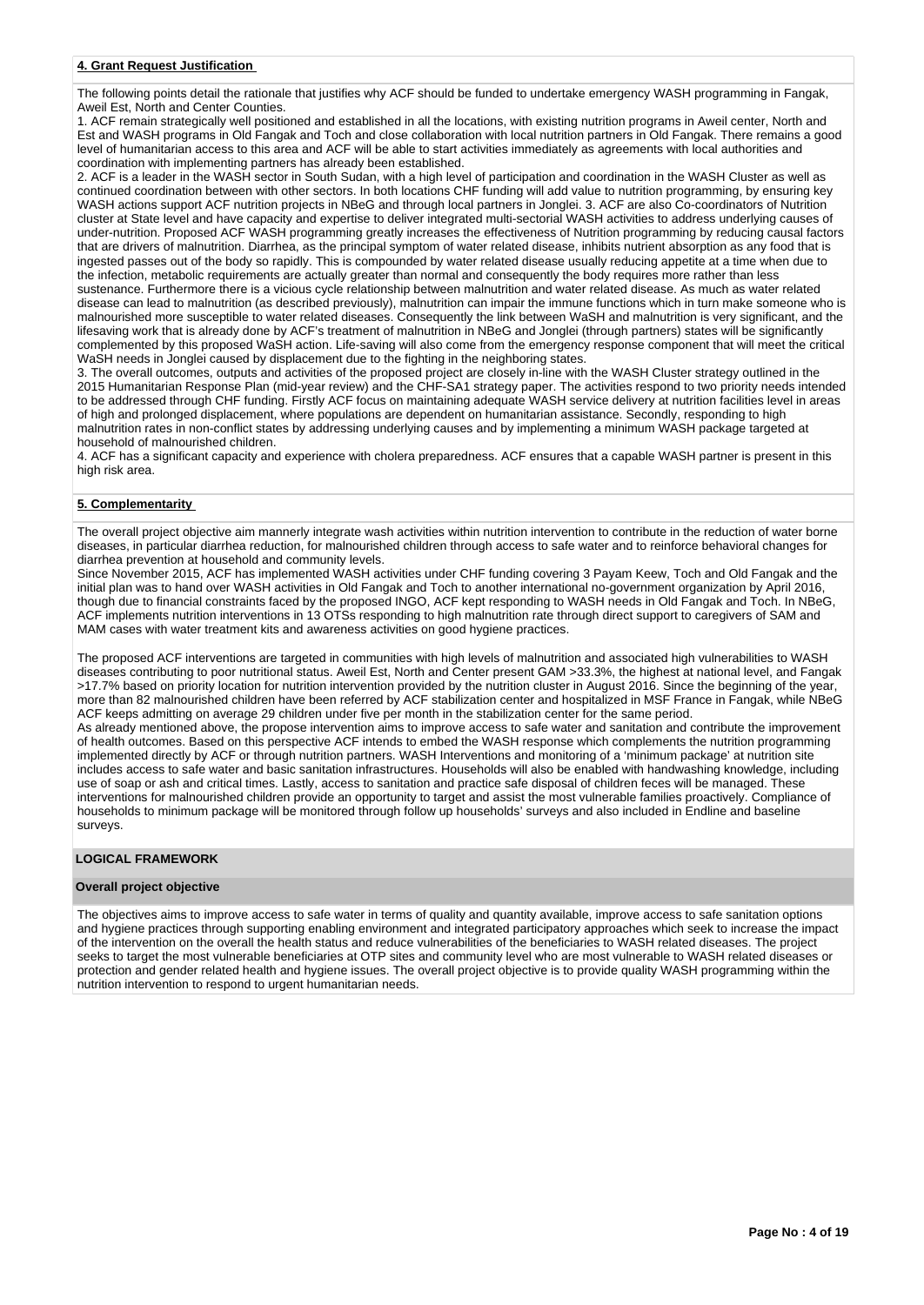| <b>WATER, SANITATION AND HYGIENE</b>                                                                                                                |                                                                                                                   |                                 |
|-----------------------------------------------------------------------------------------------------------------------------------------------------|-------------------------------------------------------------------------------------------------------------------|---------------------------------|
| <b>Cluster objectives</b>                                                                                                                           | <b>Strategic Response Plan (SRP) objectives</b>                                                                   | <b>Percentage of activities</b> |
| CO1: Affected populations have timely<br>access to safe and sufficient quantity of<br>water for drinking, domestic use and hygiene<br>(SPHERE)      | HRP 2016 SO1: Save lives and alleviate<br>suffering through safe access to services and<br>resources with dignity | 32                              |
| CO2: Affected populations are enabled to<br>practice safe excreta disposal with dignity in<br>a secure environment                                  | HRP 2016 SO1: Save lives and alleviate<br>suffering through safe access to services and<br>resources with dignity | 12.                             |
| CO3: Affected populations have knowledge<br>and appropriate behaviors to prevent and<br>mitigate WASH related diseases and practice<br>good hygiene | HRP 2016 SO1: Save lives and alleviate<br>suffering through safe access to services and<br>resources with dignity | 56                              |

**Contribution to Cluster/Sector Objectives :** ACF will contribute to access to safe water, improved access to sanitation and improved hygiene behaviors in both target locations. ACF will achieve this through provision of life saving WASH interventions to the vulnerable communities affected by food insecurity. ACF will also conduct participatory hygiene sessions aimed to improve hygiene behaviors and contribute to reduction in transmission of waterborne diseases and reduction of malnutrition among children under 5 years and lactating mothers.

The project will contribute to the following cluster objectives;

• Improved timely access to safe, and sufficient quantity of water for drinking, cooking, and personal and domestic hygiene through rehabilitation of existing water points, emergency water treatment and storage systems

• Improved access to safe, sanitary, and hygienic living environment through provision of sanitation services that are secure, sanitary, userfriendly and gender-appropriate through construction of communal latrines

• Improved access to improved hygienic practices, hygiene promotion and delivery of hygiene products and services on a sustainable and equitable basis through distribution of WASH emergency NFI and hygiene/sanitary kits.

ACF's proposed response will contribute to WASH Cluster Objective 1 through the rehabilitation of four boreholes in Jonglei, capacity building of one WUC per borehole and pump mechanics to ensure sustainability. In addition, where people access water from the river, ACF will promote point of use water treatment technologies and distribute PUR sachet, buckets and filter cloth to the target beneficiaries. ACF will contribute to WASH Cluster Objective 2 through the construction/repair of 18 gender segregated latrines in Nutrition sites in both Jonglei and NBeG, in line with community feedback on design, to ensure maximum dignity and security. ACF, will contribute to WASH Cluster Objective 3 through distribution of WASH Kits in both locations as well as training on their appropriate use. To ensure proper knowledge, training will be provided to 166 Hygiene Promoters jointly with Unicef, who then will train community hygiene volunteers and 200 model mothers and conduct house to house visits and participatory sessions to promote hygiene. Hygiene promoters will specifically target the mothers and caretakers of malnourished children and the pregnant and lactating women. ACF will also conduct PHAST training for the hygiene promoters to lay a foundation for uptake of sanitation by the target households of malnourished children.

#### **Outcome 1**

Targeted population have improved access to safe water and enabled to improve water quality at household level through promotion of household water treatment and safe storage and repair of non-functional boreholes.

## **Output 1.1**

#### **Description**

A total of 9,522 households of malnourished children and pregnant and lactating women in Northern Bahr el Ghazal and Jonglei states have improved access to safe potable water through training and distribution of emergency WASH kits and rehabilitation of nonfunctional water points.

#### **Assumptions & Risks**

Cooperation with Nutrition partners for active case finding

Access to population remains the same and security is OK

Population accept our hygiene promotion messages

Core pipeline can supply items as required – plastic buckets with taps, aquatabs/PUR, soap and collapsible jerrycans

#### **Activities**

## **Activity 1.1.2**

Training of 166 Hygiene promoters in coordination with Unicef (66 in NBeG and 100 in Jonglei)

#### **Activity 1.1.3**

Conduct 16 hygiene promotion campaigns for treatment of water using aquatabs/PUR on a weekly basis at 13 OTPs in Northern Bahr el Ghazal and 5 OTPs in Jonglei.

#### **Activity 1.1.4**

Conduct two Post Distribution Monitoring for distribution of NFI items, one in Northern Bahr el Ghazal and one in Jonglei.

#### **Activity 1.1.5**

Conduct 190 Water Quality monitoring tests for water samples collected at HH level at baseline and endline, 166 in Northern Bahr el Ghazal and 24 Jonglei.

#### **Activity 1.1.1**

Distribution of 9,522 WASH Kits ( water storage containers (bucket with taps), aquatabs/PUR, filter cloth, collapsible jerry can and soap to caregivers of malnourished children and pregnant and lactating women for safe water storage at household level in NBeG and Jonglei states.

### **Activity 1.1.6**

Conduct 6 monthly project monitoring visits by the ACF technical team in Jonglei and NBeG.

**Indicators**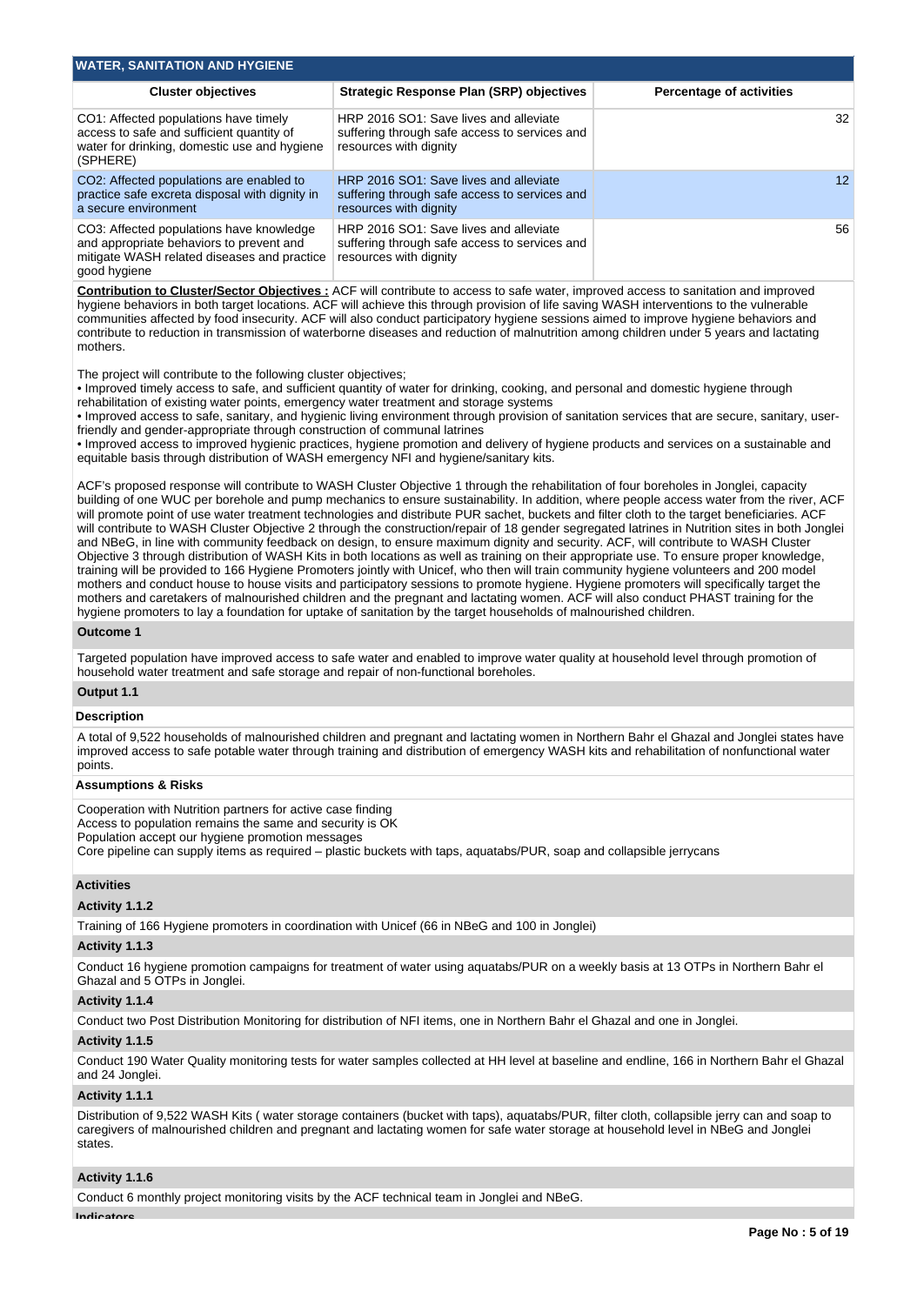# **Indicators**

| IIIulualui 3                   |                                                                                                                                                                              |                                                                                                                                                                                                      |                                |                     |                      |               |        |
|--------------------------------|------------------------------------------------------------------------------------------------------------------------------------------------------------------------------|------------------------------------------------------------------------------------------------------------------------------------------------------------------------------------------------------|--------------------------------|---------------------|----------------------|---------------|--------|
|                                |                                                                                                                                                                              |                                                                                                                                                                                                      | <b>End cycle beneficiaries</b> | <b>End</b><br>cycle |                      |               |        |
| Code                           | <b>Cluster</b>                                                                                                                                                               | <b>Indicator</b>                                                                                                                                                                                     | <b>Men</b>                     | <b>Women</b>        | Girls<br><b>Boys</b> | <b>Target</b> |        |
| Indicator 1.1.1                | <b>WATER, SANITATION</b><br><b>AND HYGIENE</b>                                                                                                                               | Frontline # of emergency affected people enabled<br>to practice safe water at the household level.                                                                                                   | 12,02<br>5                     | 13,128              | 18,8<br>64           | 20,1<br>68    | 64,185 |
|                                | Monitoring Database Analysis, training reports                                                                                                                               | Means of Verification: Activity Progress Reports (APR), Monthly Reports, PDM, Beneficiary data, Distribution reports, Water Quality                                                                  |                                |                     |                      |               |        |
| Indicator 1.1.2                | <b>WATER, SANITATION</b><br><b>AND HYGIENE</b>                                                                                                                               | Frontline # of community based hygiene<br>promoters trained                                                                                                                                          | 66                             | 100                 |                      |               | 166    |
|                                | Monitoring Database Analysis, training reports                                                                                                                               | Means of Verification: Activity Progress Reports (APR), Monthly Reports, PDM, Beneficiary data, Distribution reports, Water Quality                                                                  |                                |                     |                      |               |        |
| Output 1.2                     |                                                                                                                                                                              |                                                                                                                                                                                                      |                                |                     |                      |               |        |
| <b>Description</b>             |                                                                                                                                                                              |                                                                                                                                                                                                      |                                |                     |                      |               |        |
|                                |                                                                                                                                                                              | Improvement of 4 existing water points in Jonglei and establishment of 8 rain water harvesting systems in 8 OTPs in NBeG                                                                             |                                |                     |                      |               |        |
| <b>Assumptions &amp; Risks</b> |                                                                                                                                                                              |                                                                                                                                                                                                      |                                |                     |                      |               |        |
|                                | Boreholes require rehabilitation at time of intervention<br>Access to population remains the same and security is OK<br>Core pipeline can supply BH repair items as required | Roof structure of the 8 OTPs (only 8 out of the 13 sites have CGI roofs) strong enough to hold gutters.<br>Community accept to participate in rehabilitation works and be trained in community O & M |                                |                     |                      |               |        |
| <b>Activities</b>              |                                                                                                                                                                              |                                                                                                                                                                                                      |                                |                     |                      |               |        |
| Activity 1.2.1                 |                                                                                                                                                                              |                                                                                                                                                                                                      |                                |                     |                      |               |        |
|                                |                                                                                                                                                                              | Construction of 8 rainwater harvesting systems with storage facilities at OTP sites in NBeG.                                                                                                         |                                |                     |                      |               |        |
| Activity 1.2.2                 |                                                                                                                                                                              |                                                                                                                                                                                                      |                                |                     |                      |               |        |
|                                | Rehabilitation of 4 existing water points (boreholes) in Jonglei.                                                                                                            |                                                                                                                                                                                                      |                                |                     |                      |               |        |

## **Activity 1.2.3**

Installation of 13 plastic tanks (5,000litres each) for water storage in OTPs in Northern Bahr el Ghazal.

#### **Indicators**

|                                |                                                                            |                                                                                                                                                 | <b>End cycle beneficiaries</b> | End<br>cycle |  |                   |               |
|--------------------------------|----------------------------------------------------------------------------|-------------------------------------------------------------------------------------------------------------------------------------------------|--------------------------------|--------------|--|-------------------|---------------|
| Code                           | <b>Cluster</b>                                                             | <b>Indicator</b>                                                                                                                                | <b>Men</b>                     | <b>Women</b> |  | <b>Boys</b> Girls | <b>Target</b> |
| Indicator 1.2.1                | <b>WATER, SANITATION</b><br>AND HYGIENE                                    | Frontline # Number of emergency affected people<br>with access to improved water sources                                                        | 375                            | 409          |  | 628               | 2,000         |
|                                | <b>Means of Verification:</b> Works completion report                      |                                                                                                                                                 |                                |              |  |                   |               |
| Indicator 1.2.2                | <b>WATER, SANITATION</b><br><b>AND HYGIENE</b>                             | Frontline # of water points/boreholes rehabilitated                                                                                             |                                |              |  |                   |               |
|                                |                                                                            | <b>Means of Verification:</b> APR, Work completion/handover reports, Monthly reports.                                                           |                                |              |  |                   |               |
| <b>Outcome 2</b>               |                                                                            |                                                                                                                                                 |                                |              |  |                   |               |
|                                | to meet minimum WASH in Nutrition standards.                               | 18 nutrition sites (5 in Jonglei, 11in Aweil East, 1 in Aweil Center and 1 in Aweil North)are provided with latrines and handwashing facilities |                                |              |  |                   |               |
| Output 2.1                     |                                                                            |                                                                                                                                                 |                                |              |  |                   |               |
| <b>Description</b>             |                                                                            |                                                                                                                                                 |                                |              |  |                   |               |
| (Fangak).                      |                                                                            | Construction/reparation of 18 latrines with handwashing stations in 18 nutrition sites in NBeG (Aweil East, Center and North) and Jonglei       |                                |              |  |                   |               |
| <b>Assumptions &amp; Risks</b> |                                                                            |                                                                                                                                                 |                                |              |  |                   |               |
|                                | Rainy Season does not impede access and activities in the nutrition sites. | Risk of insecurity exists along the route from Wau to Aweil, important when transporting supplies that are not available in project locations   |                                |              |  |                   |               |
| <b>Activities</b>              |                                                                            |                                                                                                                                                 |                                |              |  |                   |               |

## **Activity 2.1.1**

Construction of 18 hand washing stations (13 in NBeG and 5 in Jonglei) .

## **Activity 2.1.2**

Construction/reparation of 18 latrines (13 in NBeG and 5 in Jonglei).

# **Indicators**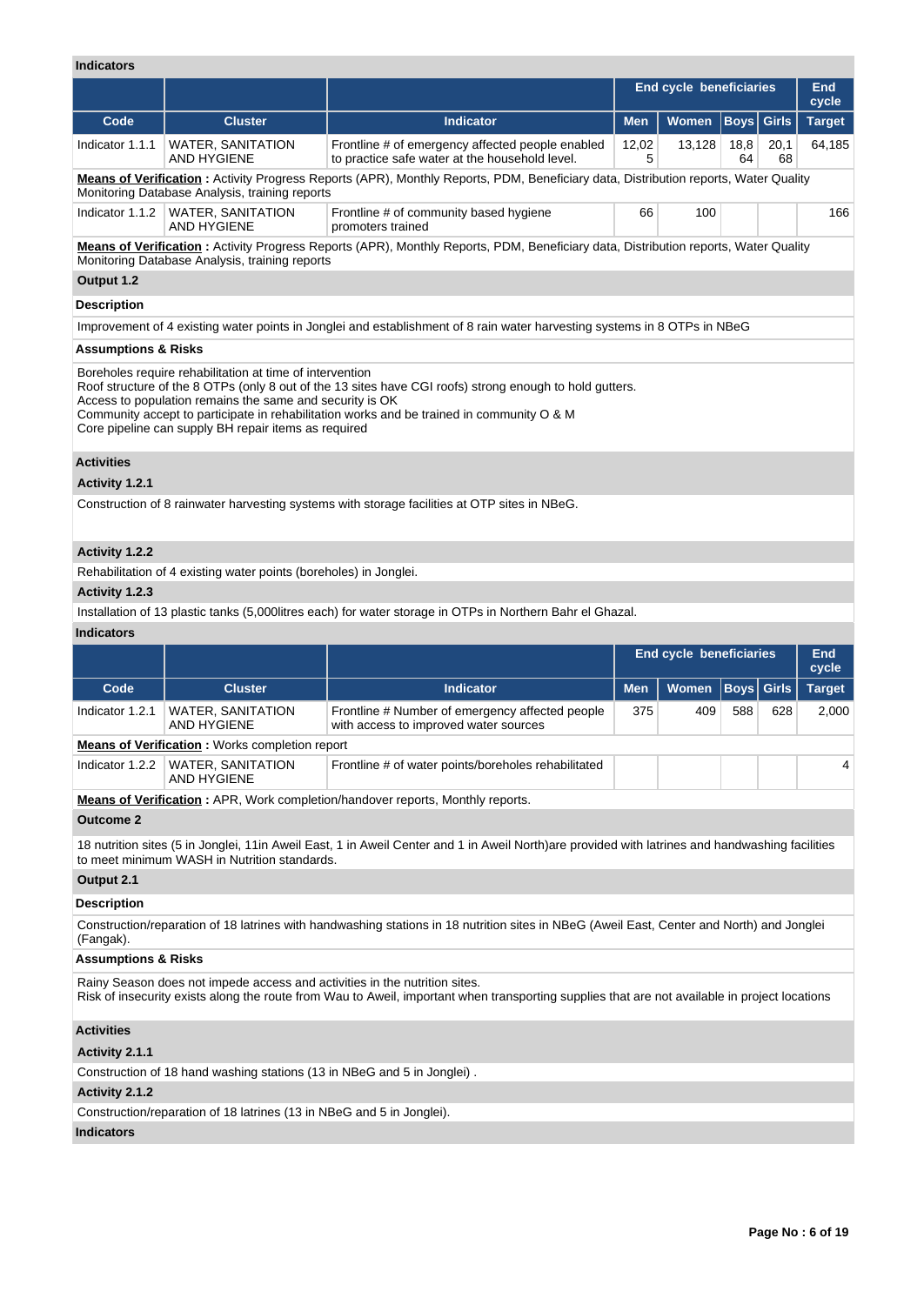|                 |                                                                             |                                                    | <b>End cycle beneficiaries</b> | End<br>cycle         |  |               |
|-----------------|-----------------------------------------------------------------------------|----------------------------------------------------|--------------------------------|----------------------|--|---------------|
| Code            | <b>Cluster</b>                                                              | <b>Indicator</b>                                   | <b>Men</b>                     | Women   Boys   Girls |  | <b>Target</b> |
| Indicator 2.1.1 | <b>WATER, SANITATION</b><br>AND HYGIENE                                     | Frontline # of hand washing facilities constructed |                                |                      |  | 18            |
|                 | <b>Means of Verification:</b> Site inspection and works completion report   |                                                    |                                |                      |  |               |
| Indicator 2.1.2 | <b>WATER, SANITATION</b><br>AND HYGIENE                                     | Frontline # of new latrines constructed            |                                |                      |  | 18            |
|                 | <b>Means of Verification:</b> APR/Monthly reports, Work completion reports, |                                                    |                                |                      |  |               |

#### **Outcome 3**

Households of undernourished children and pregnant and lactating women in Jonglei state (Old Fangak and Toch) and NBeG state (Aweil East/Center/North) have improved capacity to practice good hygiene behavior leading to reduction in diarrhea in target households.

## **Output 3.1**

## **Description**

108 community level PHAST sessions leading to improved sanitation and hygiene practices demonstrated by improved knowledge, attitudes and behaviour change at household level in Northern Bar el Ghazal and Jonglei.

### **Assumptions & Risks**

Nutrition caseload remains relevant Project sites remain accessible Security remains stable

#### **Activities**

#### **Activity 3.1.2**

108 PHAST sessions conducted at all nutrition sites in the form of integrated WASH/Nutrition sensitization with weekly follow up at household level.

#### **Activity 3.1.3**

3 Mass sensitization events held for celebration of World Toilet Day and Global Handwashing Day and World Water Day on key messages. **Activity 3.1.4** 

## Support to 100 extremely vulnerable mothers/caretakers of malnourished children in Jonglei with latrine construction kit.

#### **Activity 3.1.5**

KAP baseline and endline conducted on WASH minimum package at household level.

#### **Activity 3.1.1**

Training on PHAST techniques and development of IEC materials for use in 13 nutrition sites in Northern Bar el Ghazal and 5 nutrition sites in Jonglei.

#### **Indicators**

|                 |                                                                |                                                                                                                                             | <b>End cycle beneficiaries</b> | End<br>cycle |            |                   |               |
|-----------------|----------------------------------------------------------------|---------------------------------------------------------------------------------------------------------------------------------------------|--------------------------------|--------------|------------|-------------------|---------------|
| Code            | <b>Cluster</b>                                                 | Indicator                                                                                                                                   | <b>Men</b>                     | <b>Women</b> |            | <b>Boys</b> Girls | <b>Target</b> |
| Indicator 3.1.1 | <b>WATER, SANITATION</b><br>AND HYGIENE                        | Frontline # of emergency affected people<br>12.02<br>equipped to practice good hygiene behaviors<br>through participatory hygiene promotion |                                | 13.128       | 18,8<br>64 | 20,1<br>68        | 64.185        |
|                 | <b>Means of Verification:</b> KAP survey, HH survey, PDM, APR, |                                                                                                                                             |                                |              |            |                   |               |
| Indicator 3.1.2 | WATER, SANITATION<br>AND HYGIENE                               | Frontline # of emergency affected people enabled<br>to safely dispose of excreta in an emergency<br>setting                                 | 112                            | 123          | 176        | 189               | 600           |
|                 | <b>Means of Verification:</b> KAP survey, HH survey, PDM, APR, |                                                                                                                                             |                                |              |            |                   |               |

## **Output 3.2**

### **Description**

1,176 vulnerable young women are able to practice improved menstrual hygiene management with dignity and reducing vulnerabilities to health and protection related issues with key items distributed through model mother groups in Jonglei.

#### **Assumptions & Risks**

Rainy season does not impede activities Community accept modality of distribution Materials are available from the core pipeline Security remains stable

## **Activities**

**Activity 3.2.1** 

Distribution of 1,176 MHM kits with targeted messaging.

## **Indicators**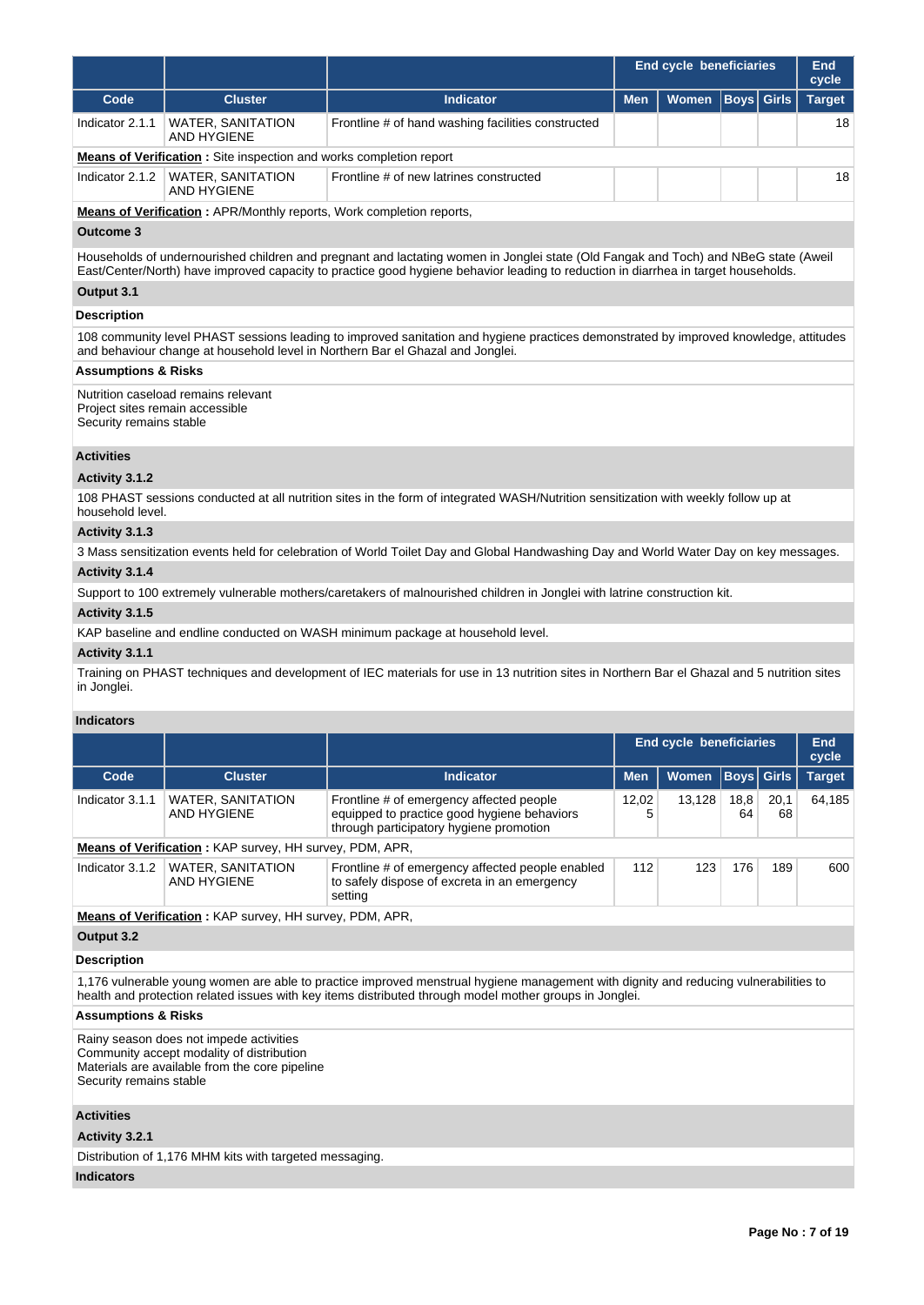|                            |                                         |                                                                                                                         |            | <b>End cycle beneficiaries</b> |                   |  |               |  |  |
|----------------------------|-----------------------------------------|-------------------------------------------------------------------------------------------------------------------------|------------|--------------------------------|-------------------|--|---------------|--|--|
| Code                       | <b>Cluster</b>                          | <b>Indicator</b>                                                                                                        | <b>Men</b> | Women                          | <b>Boys</b> Girls |  | <b>Target</b> |  |  |
| Indicator 3.2.1            | <b>WATER, SANITATION</b><br>AND HYGIENE | Frontline # of emergency affected women & girls<br>enabled to practice safe, dignified menstrual<br>hygiene management. | 0          | 1.176                          |                   |  | 1.176         |  |  |
|                            |                                         | <b>Means of Verification:</b> Distribution Reports., Monthly Reports, PDM report                                        |            |                                |                   |  |               |  |  |
| <b>Additional Targets:</b> |                                         |                                                                                                                         |            |                                |                   |  |               |  |  |

### **M & R**

### **Monitoring & Reporting plan**

Indicators such as beneficiaries reached will be used to guide progress in activities and will therefore act a process and output indicators. Progress toward the target value will allow program managers to prioritize works or not. The tracking of quantitative data will be gathered from primary paper records at field level, for example weekly distribution sheets or weekly hygiene promotion attendance records. These records are simple to manage at field level and provide accurate and instant information that can updates progress toward overall targets. The indicator may also be used to guide procurement planning or human resource needs.

In general tracking of activities will be recorded on a weekly basis by supervisors and activity managers at field level. The program manager will submit this information monthly and update an activity progress reporting format along with narrative detail on project performance. This will be conducted on a monthly basis. The project manager will be responsible for collecting the necessary information from various team members, including specifically field supervisors or directly from the hygiene supervisors. The program manager may engage with logistics to track details regarding number of items distributed for example.

Data collected should be utilized by all members of the program team, most importantly by the project manager and decision makers involved in work planning and activity planning.

Specific tools such as water quality monitoring using del agua kits will be used twice during project cycle, as a baseline and endline for assessing impact on water quality at household level. Also the water quality tool will be used case by case to ensure acceptable water quality after a particular activity at the water source. Post distribution monitoring will be conducted as one-off assessment after monitoring.

Other tools such as gender analysis, using focus groups discussions and key interviews will be used to collect qualitative data and discursive information which will guide the project manager and technical coordinators regarding integrative and holistic areas of the program intervention. This will be ongoing monitoring throughout the project cycle to gauge ACF's contribution and efficacy to gender mainstreaming in WASH activities.

## **Workplan**

| <b>Activitydescription</b>                                                                                                                                                | Year |              | 2                       |              |  |  |  |  | 8 | 9 |          | 10 11 12          |              |
|---------------------------------------------------------------------------------------------------------------------------------------------------------------------------|------|--------------|-------------------------|--------------|--|--|--|--|---|---|----------|-------------------|--------------|
| Activity 1.1.1: Distribution of 9,522 WASH Kits (water storage containers (bucket<br>with taps), aquatabs/PUR, filter cloth, collapsible jerry can and soap to caregivers | 2016 |              |                         |              |  |  |  |  |   |   |          | $x \mid x \mid x$ |              |
| of malnourished children and pregnant and lactating women for safe water storage<br>at household level in NBeG and Jonglei states.                                        | 2017 | X            |                         |              |  |  |  |  |   |   |          |                   |              |
| Activity 1.1.2: Training of 166 Hygiene promoters in coordination with Unicef (66 in<br>NBeG and 100 in Jonglei)                                                          | 2016 |              |                         |              |  |  |  |  |   |   | X        | X                 |              |
|                                                                                                                                                                           |      |              |                         |              |  |  |  |  |   |   |          |                   |              |
| Activity 1.1.3: Conduct 16 hygiene promotion campaigns for treatment of water<br>using aquatabs/PUR on a weekly basis at 13 OTPs in Northern Bahr el Ghazal and           | 2016 |              |                         |              |  |  |  |  |   |   | $\times$ | $\mathsf{X}$      | $\mathsf{X}$ |
| 5 OTPs in Jonglei.                                                                                                                                                        | 2017 | $\times$     | $\mathsf{X} \mathsf{X}$ |              |  |  |  |  |   |   |          |                   |              |
| Activity 1.1.4: Conduct two Post Distribution Monitoring for distribution of NFI items,<br>one in Northern Bahr el Ghazal and one in Jonglei.                             | 2016 |              |                         |              |  |  |  |  |   |   |          |                   |              |
|                                                                                                                                                                           | 2017 |              | $\mathsf{X}$            | $\mathsf{X}$ |  |  |  |  |   |   |          |                   |              |
| Activity 1.1.5: Conduct 190 Water Quality monitoring tests for water samples<br>collected at HH level at baseline and endline, 166 in Northern Bahr el Ghazal and         | 2016 |              |                         |              |  |  |  |  |   |   | X        | $\mathsf{X}$      |              |
| 24 Jonglei.                                                                                                                                                               | 2017 |              |                         | X            |  |  |  |  |   |   |          |                   |              |
| Activity 1.1.6: Conduct 6 monthly project monitoring visits by the ACF technical<br>team in Jonglei and NBeG.                                                             | 2016 |              |                         |              |  |  |  |  |   |   | $\times$ | X                 | $\mathsf{X}$ |
|                                                                                                                                                                           | 2017 | $\mathsf{X}$ | <b>X</b>                | ΙX.          |  |  |  |  |   |   |          |                   |              |
| Activity 1.2.1: Construction of 8 rainwater harvesting systems with storage facilities<br>at OTP sites in NBeG.                                                           | 2016 |              |                         |              |  |  |  |  |   |   | $\times$ | ΙX.               | $\mathsf{X}$ |
|                                                                                                                                                                           | 2017 | $\mathsf{x}$ |                         |              |  |  |  |  |   |   |          |                   |              |
| Activity 1.2.2: Rehabilitation of 4 existing water points (boreholes) in Jonglei.                                                                                         | 2016 |              |                         |              |  |  |  |  |   |   |          | $\times$          | $\mathsf{X}$ |
|                                                                                                                                                                           | 2017 | X            |                         |              |  |  |  |  |   |   |          |                   |              |
| Activity 1.2.3: Installation of 13 plastic tanks (5,000 litres each) for water storage in<br>OTPs in Northern Bahr el Ghazal.                                             | 2016 |              |                         |              |  |  |  |  |   |   |          | X                 | ΙX.          |
|                                                                                                                                                                           | 2017 | X            |                         |              |  |  |  |  |   |   |          |                   |              |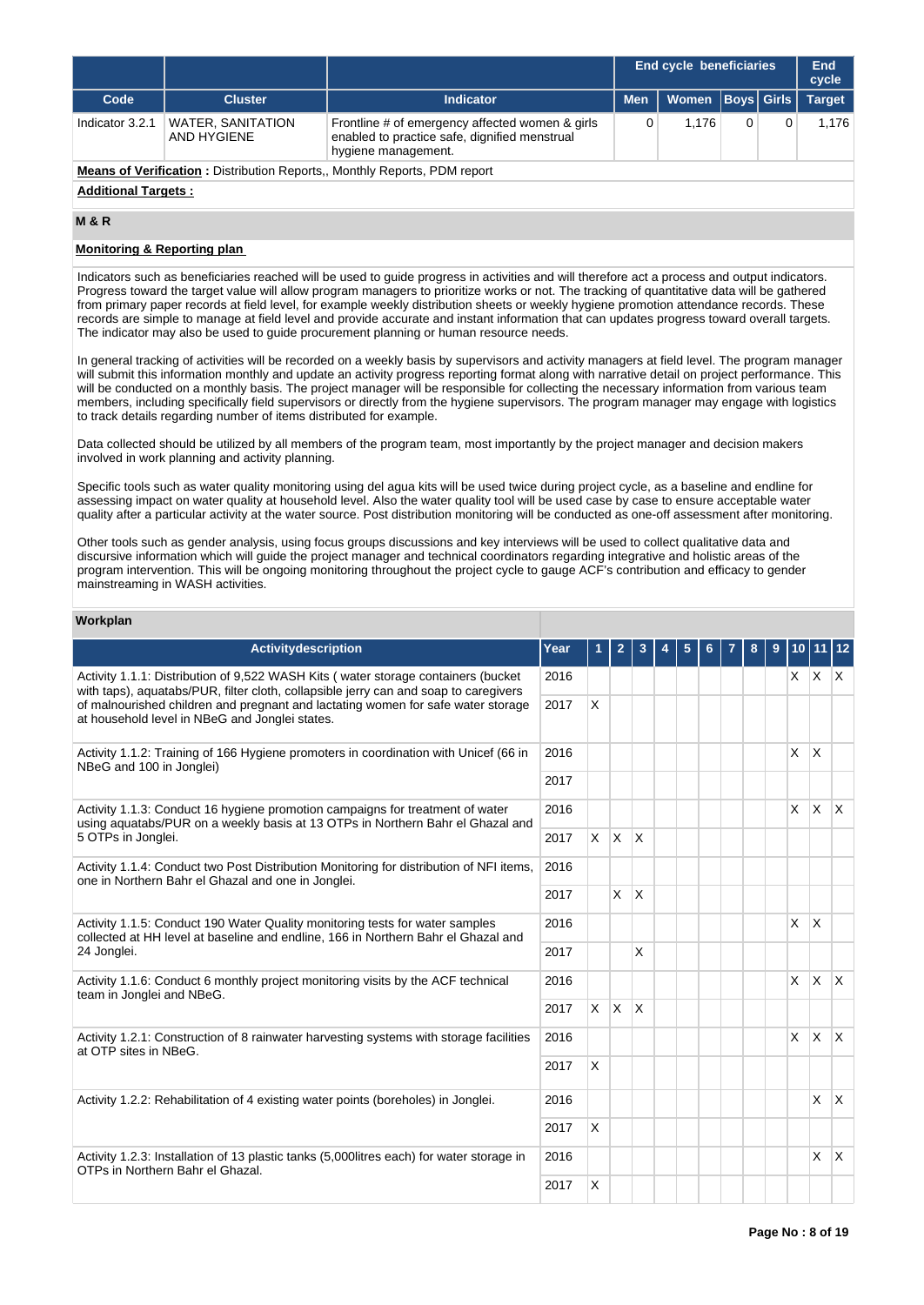| Activity 2.1.1: Construction of 18 hand washing stations (13 in NBeG and 5 in<br>Jonglei).                                                                                 | 2016 |          |              |              |  |  | X        | <b>X</b>     | $\mathsf{X}$ |
|----------------------------------------------------------------------------------------------------------------------------------------------------------------------------|------|----------|--------------|--------------|--|--|----------|--------------|--------------|
|                                                                                                                                                                            | 2017 | $\times$ | $\mathsf{X}$ | $\mathsf{X}$ |  |  |          |              |              |
| Activity 2.1.2: Construction/reparation of 18 latrines (13 in NBeG and 5 in Jonglei).                                                                                      | 2016 |          |              |              |  |  |          | $\times$     | X.           |
|                                                                                                                                                                            | 2017 |          | $X \mid X$   | ΙX.          |  |  |          |              |              |
| Activity 3.1.1: Training on PHAST techniques and development of IEC materials for<br>use in 13 nutrition sites in Northern Bar el Ghazal and 5 nutrition sites in Jonglei. | 2016 |          |              |              |  |  | X        | <b>X</b>     | <b>X</b>     |
|                                                                                                                                                                            | 2017 | X        |              |              |  |  |          |              |              |
| Activity 3.1.2: 108 PHAST sessions conducted at all nutrition sites in the form of<br>integrated WASH/Nutrition sensitization with weekly follow up at household level.    | 2016 |          |              |              |  |  | $\times$ | $\mathsf{X}$ | ΙX.          |
|                                                                                                                                                                            | 2017 | $\times$ | $\mathsf{X}$ | ΙX           |  |  |          |              |              |
| Activity 3.1.3: 3 Mass sensitization events held for celebration of World Toilet Day<br>and Global Handwashing Day and World Water Day on key messages.                    | 2016 |          |              |              |  |  | X        | X            |              |
|                                                                                                                                                                            | 2017 |          |              | X            |  |  |          |              |              |
| Activity 3.1.4: Support to 100 extremely vulnerable mothers/caretakers of<br>malnourished children in Jonglei with latrine construction kit.                               | 2016 |          |              |              |  |  | X        | <b>X</b>     | <b>X</b>     |
|                                                                                                                                                                            | 2017 | X        |              |              |  |  |          |              |              |
| Activity 3.1.5: KAP baseline and endline conducted on WASH minimum package at<br>household level.                                                                          | 2016 |          |              |              |  |  | X        |              |              |
|                                                                                                                                                                            | 2017 |          |              | X            |  |  |          |              |              |
| Activity 3.2.1: Distribution of 1,176 MHM kits with targeted messaging.                                                                                                    | 2016 |          |              |              |  |  |          | X            | <b>X</b>     |
|                                                                                                                                                                            | 2017 | $\times$ | $\mathsf{X}$ |              |  |  |          |              |              |

## **OTHER INFO**

## **Accountability to Affected Populations**

Globally, ACF follow the 2010, Humanitarian Accountability Partnership (HAP) guidelines for accountability to affected populations. In practice this focuses on 5 key commitments for how ACF works with affected populations.

1. Transparency: Provide accessible and timely information to affected populations on organizational procedures,structures and processes that affect them to ensure that they can make informed decisions and choices, and facilitate a dialogue between an organisation and its affected populations over information provision.

2. Feedback and complaints: Actively seek the views of affected populations to improve policy and practice in programming, ensuring that feedback and complaints mechanisms are streamlined, appropriate and robust enough to deal with (communicate, receive, process, respond to and learn from) complaints about breaches in policy and stakeholder dissatisfaction.

3. Participation: Enable affected populations to play an active role in the decision-making processes that affect them through the establishment of clear guidelines and practices to engage them appropriately and ensure that the most marginalised and affected are represented and have influence.

4. Design, monitoring and evaluation: Design, monitor and evaluate the goals and objectives of programmes with the involvement of affected populations, feeding learning back into the organisation on an ongoing basis and reporting on the results of the process. 5. Leadership/Governance: Demonstrate their commitment to accountability to affected populations by ensuring feedback and accountability mechanisms are integrated into country strategies, programme proposals, monitoring and evaluations, recruitment, staff inductions, trainings and performance management, partnership agreements, and highlighted in reporting.

We also understand that working to implement these commitments can be particularly challenging when humanitarian access is limited or absent For example, communication and information flow can be intermittent and difficulties can emerge in ensuring participation or representation; basic elements of an accountable response. Therefor we will work closely with other partners in the affected areas to ensure that a harmonize approach to the key aspects of HAP guidelines can be adapted.

## **Implementation Plan**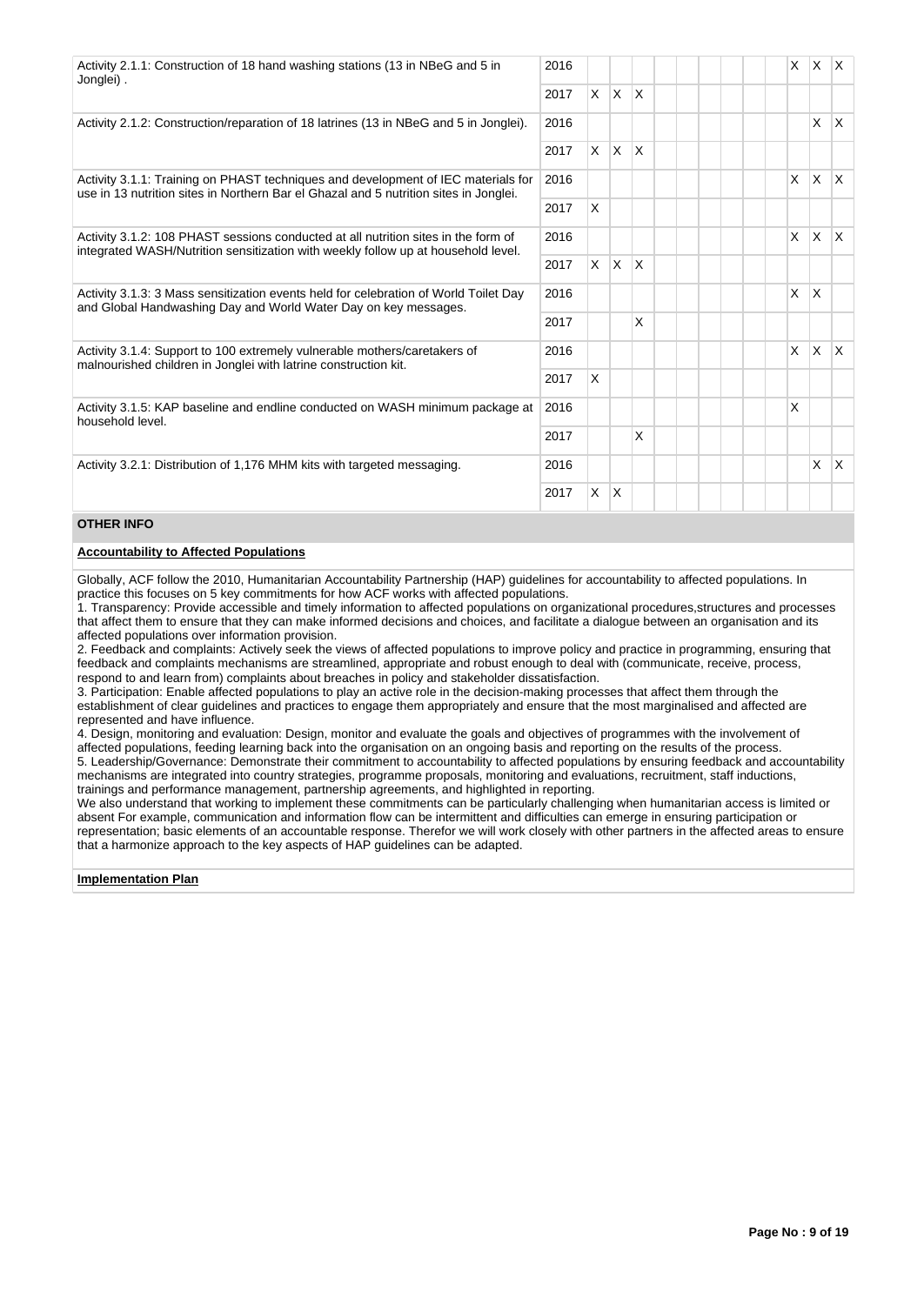ACF will target households of malnourished children for distribution of WASH NFI's. Being a WASH/Nutrition integrated project, the WASH team will collaborate with the nutrition team for target beneficiaries' identification from line lists of patients and will conduct targeted distributions. Hygiene promoters and CHVs will follow up with house to house visits and hygiene messaging to ensure the items are used correctly.

ACF will make an appropriate selection of suitable point of use (POU) water treatment methods and to evaluate the impact of the PoU in targeted households, ACF will conduct baseline and endline bacteriological water quality monitoring at household level and will also form part of the community mobilization to demonstrate actual faecal contamination to target households.

ACF in collaboration with Unicef will train the 166 hygiene promoters on hygiene promotion methodologies. The hygiene promoters will then facilitate sessions at the nutrition sites targeting mothers/caretakers of malnourished children and pregnant and lactating women. ACF will train hygiene promoters on PHAST who will in turn conduct sessions with community groups of around 20 households from a community together. The sessions will be facilitated by Hygiene Promoters together with the CHVs and model mothers trained in PHAST techniques. The sessions will be held to allow the community analyse their own community needs and risks in terms of water, sanitation and hygiene practices. The ACF team will encourage discussion through activities such as transect walks, observation and use of pocket charts, and IEC materials such as 3-pile sorting. This will take place during the days earmarked by nutrition teams for field activities at village level. The community hygiene volunteers will receive a nominal monetary reward in line with payments of local nutrition partners. In line with current nutrition and WASH programming, model mothers receive in kind incentives of sugar, soap or similar items. ACF will use the Model Mothers methodology for hygiene promotion. The Mother to Mother Model is a tool used to implement health and nutrition promotion and education at community level, where communities own the implementation model. It relies on the desire of the community itself to improve health, nutrition and general wellbeing of its members. This promotes sustainability even after the NGOs exit, as well as ensuring the messages and communication techniques are as culturally appropriate as possible, and so hopefully most effective in bringing about behaviour changes, as they are developed and delivered by members of the target community.

The model mothers approach enables the community volunteers to mobilize mothers to take their children for immunization services, to take in IYCF messages and most importantly for the communities to access public health promotion messages.

All training (Pump Mechanic, Water user associations, Nutrition, etc.) shall be participatory, interactive and learner-centered and shall incorporate suitable participatory methods such as group discussions, plenary sessions, case studies and innovative examples from the target community setting.

**Coordination with other Organizations in project area**

| Name of the organization | <b>Areas/activities of collaboration and rationale</b>                                                                      |
|--------------------------|-----------------------------------------------------------------------------------------------------------------------------|
| Hold the Child           | Jonglei (Old Fangak and Toch)/Nutrition activities/ACF will<br>complement the nutrition activities with WASH interventions. |

## **Environment Marker Of The Project**

A+: Neutral Impact on environment with mitigation or enhancement

#### **Gender Marker Of The Project**

2a-The project is designed to contribute significantly to gender equality

#### **Justify Chosen Gender Marker Code**

During the overall project implementation ACF will pay attention to:

- the need of the targeted population in terms of gender equality (gender roles, relationship and potential barrier experienced by women, girls, men and boys in different age groups)

- the type of activities tackle the need of the selected beneficiaries: mother to mother group discussion will be particularly encouraged among mothers with malnourished
- All the data will be collected in order to have sex and age dis-aggregation

- Ensure to detect and referred to the concerned stockholders GBV cases

- Adequate participation of beneficiaries in each and every step of the program in order to ensure accountability and transparency

- The existence of feedback mechanisms to check users satisfaction, benefits and potential barriers that they may face during the implementation of the project

Particular attention will be also given to encourage equal representation for men and women during all the activities related to training : - For water user committees on water point management and hand pump maintenance for pump mechanics;

- On PHAST techniques and hygiene promotion messages in NBeG in 13 nutrition sites and Jonglei in 5 nutrition sites;

- On the use of latrine kits to caregivers of SAM children willing to build their own latrine at household level

Wash interventions will target directly children under 5 and their care takers without discrimination between boys and girls. Variations of numbers between the 2 groups will be monitored to ensure immediate action is taken.

#### **Protection Mainstreaming**

.

.

ACF will ensure the follow minimum package for protection mainstreaming in WASH is implemented in accordance with global and national standards for protection. This includes the following actions.

- Identify local authorities responsible for WASH programmers and strengthen and support their role where possible

- Ensure that the beneficiaries are aware of their rights to equitable and safe water

- Monitor whether any individuals or groups control WASH facilities and/or discriminate against certain individuals or groups gaining access to facilities or hygiene promotion programmers

- Include representatives of different groups in participatory processes and committees

- Support provision of WASH facilities for all infrastructure, including learning or meeting sites and health centers **Country**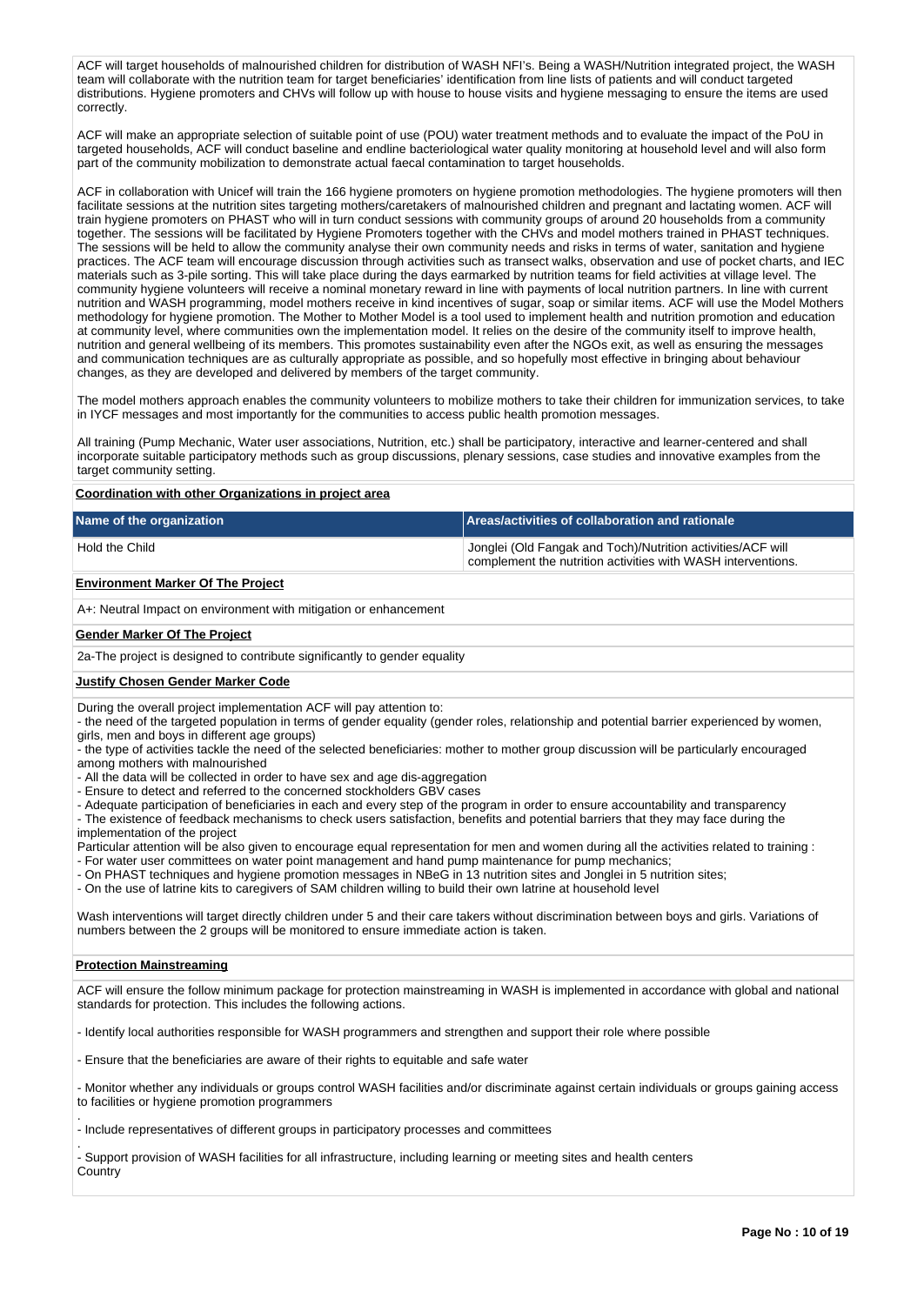## **Safety and Security**

The overall security situation in South Sudan drastically deteriorated especially after the escalation of violence happened in July 2016 at Juba level with repercussions in other states like Jonglei.Fangak County, Jonglei state still remained under the control ofSPLA-IO and is mostly inaccessible by road.. ACF works closely with the local authorities to ensure that up to date information is gathered about the situation in Fangak county and as well participates in the weekly humanitarian coordination meetings held in Old Fangak Town. ACF will routinely assess the overall security situation, including recent troop activity in Pibor county. In the target areas security assessment will be systematic including minimum standard operating procedures being followed to ensure that safety of the field staff and workers can be ensured and that unnecessary risks are not taken. NBeG state remain one of the main epicenters of the humanitarian crisis especially related to nutrition and WASH needs. ACF is currently run 13 nutrition activities (OTP/SC/TSFP/BSFP) which continued to run even during the recent crisis with a few interruptions in commodity distribution due to break in supply pipeline. Efforts are being made by all actors to ensure sufficient nutrition stock is prepositioned in case future evacuation is required. Local staff's capacity to run programs independently is being assessed and additional training will be implemented to safeguard smooth and uninterrupted programming at field level.

### **Access**

The targeted areas outlined in the proposal can be access by regular UNHAS flights when it comes to Aweil Est, North and Center, NBeG state and by boat when it comes to Old Fangak All the sites are provide with VSAT, HF kits and solar electrical systems with battery back up so communications and internet access are reliable.

ACF currently has nutrition operations in Aweil Est, Center and North and WASH activities funded by CHF in Old Fangak, where ACF is operating from the base of Hold the Child which is the nutrition partner in the area.

### **BUDGET**

| Code | <b>Budget Line Description</b>                                                                                                                                                                                                                                                                                                                                                            |   | $D / S  $ Quantity | <b>Unit</b><br>cost         | <b>Duration</b><br>Recurran   charged<br>ce | $\frac{9}{6}$<br>to CHF | <b>Total Cost</b> |
|------|-------------------------------------------------------------------------------------------------------------------------------------------------------------------------------------------------------------------------------------------------------------------------------------------------------------------------------------------------------------------------------------------|---|--------------------|-----------------------------|---------------------------------------------|-------------------------|-------------------|
|      | <b>Staff and Other Personnel Costs</b>                                                                                                                                                                                                                                                                                                                                                    |   |                    |                             |                                             |                         |                   |
| 1.1  | <b>JNG WASH Program Manager</b>                                                                                                                                                                                                                                                                                                                                                           | D |                    | $1 \overline{7,267}$<br>.00 | 6                                           | 100.00                  | 43,602.00         |
|      | 1 International staff will be fully dedicated to the overall implementation of the program activities in Jonglei state. This cost covers<br>salary and fringe benefits which account for approximately 50% of total compensation package, include food and accommodation<br>allowances, travel allowances, R & R flights and insurance.                                                   |   |                    |                             |                                             |                         |                   |
| 1.2  | <b>JNG WASH Officer</b>                                                                                                                                                                                                                                                                                                                                                                   | D |                    | 1 2,248<br>.57              | 6                                           | 100.00                  | 13,491.42         |
|      | 1 National delocalized staff will be fully dedicated to the implementation of specific program activities in Jonglei state. This cost<br>covers salary and fringe benefits, which account for approximately 25% of salary, include food & accommodation when in the<br>field, allowances, and national social insurance.                                                                  |   |                    |                             |                                             |                         |                   |
| 1.3  | <b>JNG WASH Field Supervisor</b>                                                                                                                                                                                                                                                                                                                                                          | D |                    | $2 \mid 1.404$<br>.19       | 6                                           | 100.00                  | 16,850.28         |
|      | 2 National local staff will be fully dedicated to the supervision of specific program activities in Jonglei state. This cost covers<br>salary and fringe benefits, which account for approximately 25% of salary, include food & accommodation when in the field,<br>allowances, and national social insurance.                                                                           |   |                    |                             |                                             |                         |                   |
| 1.4  | <b>JNG Logistics Officer</b>                                                                                                                                                                                                                                                                                                                                                              | D |                    | $1 \mid 2,248$<br>.57       | 6                                           | 100.00                  | 13,491.42         |
|      | 1 National delocalized staff will be fully dedicated to support logistically the implementation of the program activities in Jonglei<br>state. This cost covers salary and fringe benefits, which account for approximately 25% of salary, include food & accommodation<br>when in the field, allowances, and national social insurance.                                                  |   |                    |                             |                                             |                         |                   |
| 1.5  | JNG NATIONAL SUPPORT CASUAL WORKERS                                                                                                                                                                                                                                                                                                                                                       | D |                    | $6 \mid 45.00$              | 6                                           | 100.00                  | 1,620.00          |
|      | 6 National local staff : 1 cook, 1 cleaner/water carrier, 4 guards will be fully dedicated to support the implementation of the<br>program activities in Jonglei state. This cost covers salary and fringe benefits, which account for approximately 25% of salary,<br>include food & accommodation when in the field, allowances, and national social insurance.                         |   |                    |                             |                                             |                         |                   |
| 1.6  | NBEG WASH Program Manager                                                                                                                                                                                                                                                                                                                                                                 | D |                    | $1 \mid 3.144$<br>.84       | 6                                           | 100.00                  | 18,869.04         |
|      | 1 National delocalized will be fully dedicated to the overall implementation of the program activities in Northern Bahr al Ghazal<br>state. This cost covers salary and fringe benefits which account for approximately 50% of total compensation package, include<br>food and accommodation allowances, travel allowances, R & R flights and insurance.                                  |   |                    |                             |                                             |                         |                   |
| 1.7  | <b>NBEG WASH Officer</b>                                                                                                                                                                                                                                                                                                                                                                  | D |                    | $2 \mid 1,404$<br>.19       | 6                                           | 100.00                  | 16,850.28         |
|      | 2 National local staff will be fully dedicated to the implementation of specific program activities in Northern Bahr al Ghazal state.<br>This cost covers salary and fringe benefits, which account for approximately 25% of salary, include food & accommodation when<br>in the field, allowances, and national social insurance.                                                        |   |                    |                             |                                             |                         |                   |
| 1.8  | <b>NBEG Field Coordinator (Shared)</b>                                                                                                                                                                                                                                                                                                                                                    | D |                    | 1   6,559<br>.00            | 6                                           | 10.00                   | 3,935.40          |
|      | 1 International staff will be partially dedicated to the overall coordination, supervision and guidance of the program operations at<br>Northern Bahr al Ghazal State level. This cost covers salary and fringe benefits which account for approximately 50% of total<br>compensation package, include food and accommodation allowances, travel allowances, R & R flights and insurance. |   |                    |                             |                                             |                         |                   |
| 1.9  | NBEG Deputy Field Coordinator - Support Services (Shared)                                                                                                                                                                                                                                                                                                                                 | D |                    | $1 \mid 5.692$<br>.00       | 6                                           | 10.00                   | 3,415.20          |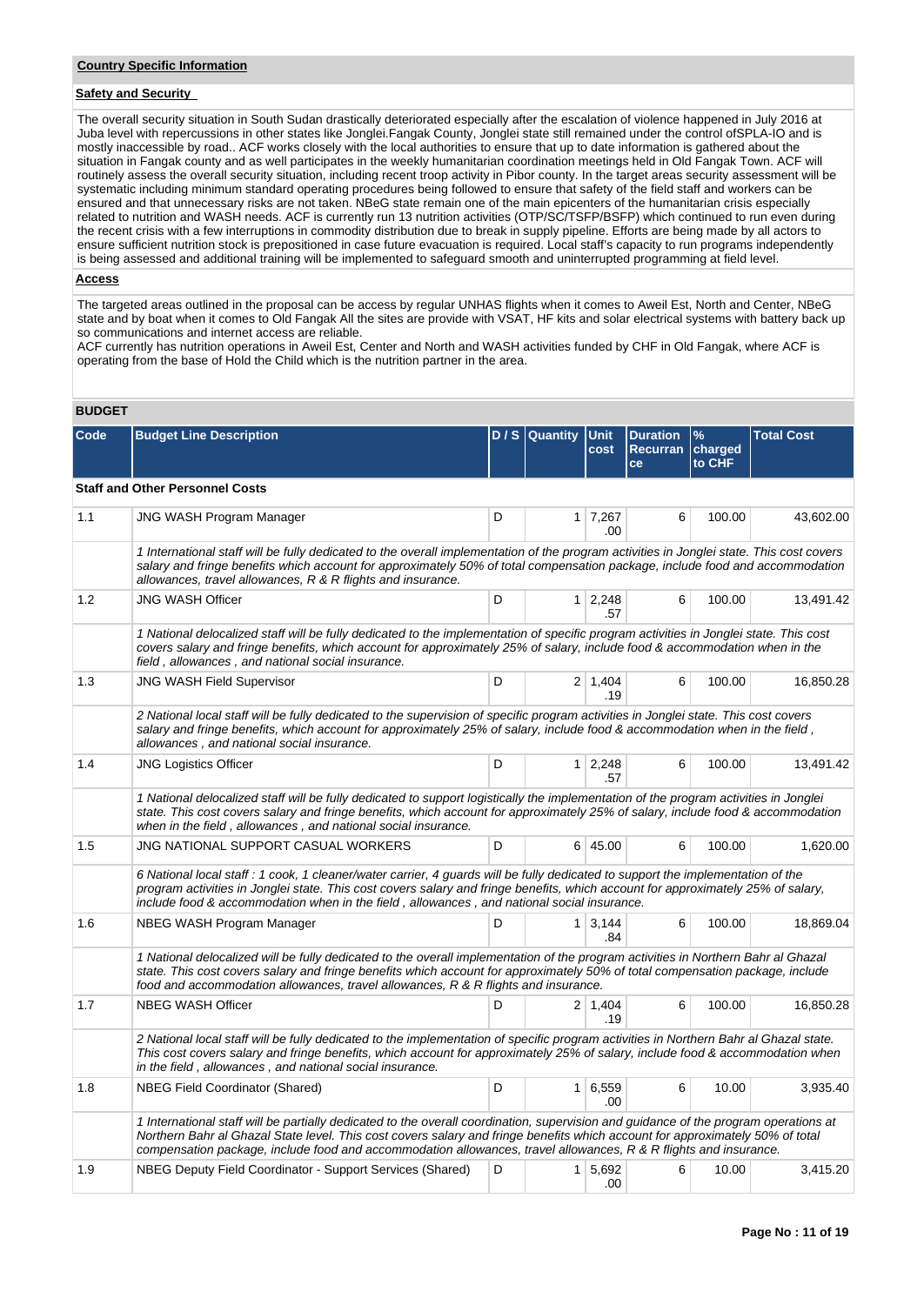|      | 1 International staff will be partially dedicated to the overall Support Services coordination, supervision and guidance of the<br>program operations at Northern Bahr al Ghazal State level. This cost covers salary and fringe benefits which account for<br>approximately 50% of total compensation package, include food and accommodation allowances, travel allowances, R & R flights<br>and insurance. |       |          |                             |   |        |            |  |  |  |  |  |
|------|---------------------------------------------------------------------------------------------------------------------------------------------------------------------------------------------------------------------------------------------------------------------------------------------------------------------------------------------------------------------------------------------------------------|-------|----------|-----------------------------|---|--------|------------|--|--|--|--|--|
| 1.10 | Country Director (Shared)                                                                                                                                                                                                                                                                                                                                                                                     | D     |          | $1 \mid 9,797$<br>.00       | 6 | 10.00  | 5,878.20   |  |  |  |  |  |
|      | 1 International staff will be partially dedicated to the overall coordination, supervision and guidance of the program operation at<br>Country level. This cost covers salary and fringe benefits which account for approximately 50% of total compensation package,<br>include food and accommodation allowances, travel allowances, R & R flights and insurance.                                            |       |          |                             |   |        |            |  |  |  |  |  |
| 1.11 | Deputy Country Director - Program (Shared)                                                                                                                                                                                                                                                                                                                                                                    | D     |          | 1   9.109<br>.00            | 6 | 10.00  | 5,465.40   |  |  |  |  |  |
|      | 1 International staff will be partially dedicated to the overall Techinal coordination, supervision and guidance of the program<br>operations at Country level. This cost covers salary and fringe benefits which account for approximately 50% of total<br>compensation package, include food and accommodation allowances, travel allowances, R & R flights and insurance.                                  |       |          |                             |   |        |            |  |  |  |  |  |
| 1.12 | Finance Coordinator (Shared)                                                                                                                                                                                                                                                                                                                                                                                  | 10.00 | 4,887.00 |                             |   |        |            |  |  |  |  |  |
|      | 1 International staff will be partially dedicated to the overall Finance coordination, supervision and guidance of the program<br>operations at Country level. This cost covers salary and fringe benefits which account for approximately 50% of total<br>compensation package, include food and accommodation allowances, travel allowances, R & R flights and insurance.                                   |       |          |                             |   |        |            |  |  |  |  |  |
| 1.13 | Deputy Finance Coordinator (Shared)                                                                                                                                                                                                                                                                                                                                                                           | D     |          | $1 \, 6.910$<br>.00         | 6 | 10.00  | 4,146.00   |  |  |  |  |  |
|      | 1 International staff will be partially dedicated to support the overall Finance coordination, supervision and guidance of the<br>program operations at Country level. This cost covers salary and fringe benefits which account for approximately 50% of total<br>compensation package, include food and accommodation allowances, travel allowances, R & R flights and insurance.                           |       |          |                             |   |        |            |  |  |  |  |  |
| 1.14 | HR Coordinator (Shared)                                                                                                                                                                                                                                                                                                                                                                                       | D     |          | $1 \overline{7,484}$<br>.00 | 6 | 10.00  | 4,490.40   |  |  |  |  |  |
|      | 1 International staff will be partially dedicated to the overall HR coordination, supervision and guidance of the program operations<br>at Country level. This cost covers salary and fringe benefits which account for approximately 50% of total compensation package,<br>include food and accommodation allowances, travel allowances, R & R flights and insurance.                                        |       |          |                             |   |        |            |  |  |  |  |  |
| 1.15 | Logistics Coordinator (Shared)                                                                                                                                                                                                                                                                                                                                                                                | D     |          | $1 \, 8,134$<br>.00         | 6 | 10.00  | 4,880.40   |  |  |  |  |  |
|      | 1 International staff will be partially dedicated to the overall Logistics coordination, supervision and guidance of the program<br>operations at Country level. This cost covers salary and fringe benefits which account for approximately 50% of total<br>compensation package, include food and accommodation allowances, travel allowances, R & R flights and insurance.                                 |       |          |                             |   |        |            |  |  |  |  |  |
| 1.16 | Security Manager (Shared)                                                                                                                                                                                                                                                                                                                                                                                     | D     |          | $1 \, 8,026$<br>.00         | 6 | 10.00  | 4,815.60   |  |  |  |  |  |
|      | 1 International staff will be partially dedicated to the overall Security coordination, supervision and guidance of the program<br>operations at Country level. This cost covers salary and fringe benefits which account for approximately 50% of total<br>compensation package, include food and accommodation allowances, travel allowances, R & R flights and insurance.                                  |       |          |                             |   |        |            |  |  |  |  |  |
| 1.17 | <b>WASH Coordinator (Shared)</b>                                                                                                                                                                                                                                                                                                                                                                              | D     |          | 1   8,026<br>.00            | 6 | 20.00  | 9,631.20   |  |  |  |  |  |
|      | 1 International staff will be partially dedicated to the overall WaSH coordination, supervision and guidance of the program<br>operations at Country level. This cost covers salary and fringe benefits which account for approximately 50% of total<br>compensation package, include food and accommodation allowances, travel allowances, R & R flights and insurance.                                      |       |          |                             |   |        |            |  |  |  |  |  |
| 1.18 | <b>NBEG National Finance/HR Team</b>                                                                                                                                                                                                                                                                                                                                                                          | D     |          | 3   1,617<br>.19            | 6 | 10.00  | 2,910.94   |  |  |  |  |  |
|      | 3 National staff will be partially dedicated to support from a HR and Finance side the implementation of the program activities in<br>Northern Bahr al Ghazal state. This cost covers salary and fringe benefits, which account for approximately 25% of salary,<br>include food & accommodation when in the field, allowances, and national social insurance.                                                |       |          |                             |   |        |            |  |  |  |  |  |
| 1.19 | <b>NBEG National Logistics Team</b>                                                                                                                                                                                                                                                                                                                                                                           | D     |          | 14 798.6<br>7               | 6 | 10.00  | 6,708.83   |  |  |  |  |  |
|      | 14 National staff will be partially dedicated to support logistically the implementation of the program activities in Northern Bahr al<br>Ghazal state. This cost covers salary and fringe benefits, which account for approximately 25% of salary, include food &<br>accommodation when in the field, allowances, and national social insurance.                                                             |       |          |                             |   |        |            |  |  |  |  |  |
| 1.20 | <b>CRD National Finance/HR Team</b>                                                                                                                                                                                                                                                                                                                                                                           | D     |          | $8 \mid 1,266$<br>.01       | 6 | 10.00  | 6,076.85   |  |  |  |  |  |
|      | 8 National staff will be partially dedicated to support the overall Finance/HR coordination, supervision and guidance of the<br>program operations at Country level. This cost covers salary and fringe benefits, which account for approximately 25% of salary,<br>include food & accommodation when in the field, allowances, and national social insurance.                                                |       |          |                             |   |        |            |  |  |  |  |  |
| 1.21 | <b>CRD National Logistics Team</b>                                                                                                                                                                                                                                                                                                                                                                            | D     |          | $8 \mid 1,712$<br>.66       | 6 | 10.00  | 8,220.77   |  |  |  |  |  |
|      | 8 National staff will be partially dedicated to support the overall Logistic Coordination, supervision and guidance of the program<br>operations at Country level. This cost covers salary and fringe benefits, which account for approximately 25% of salary, include<br>food & accommodation when in the field, allowances, and national social insurance.                                                  |       |          |                             |   |        |            |  |  |  |  |  |
| 1.22 | NATIONAL STAFF CAPACITY BUILDNG                                                                                                                                                                                                                                                                                                                                                                               | D     |          | $3 \mid 1,000$<br>.00       | 1 | 100.00 | 3,000.00   |  |  |  |  |  |
|      | 3 trainings to capacity build key ACF national staff, supporting or/and operating the implementation of the program activities.                                                                                                                                                                                                                                                                               |       |          |                             |   |        |            |  |  |  |  |  |
|      | <b>Section Total</b>                                                                                                                                                                                                                                                                                                                                                                                          |       |          |                             |   |        | 203,236.63 |  |  |  |  |  |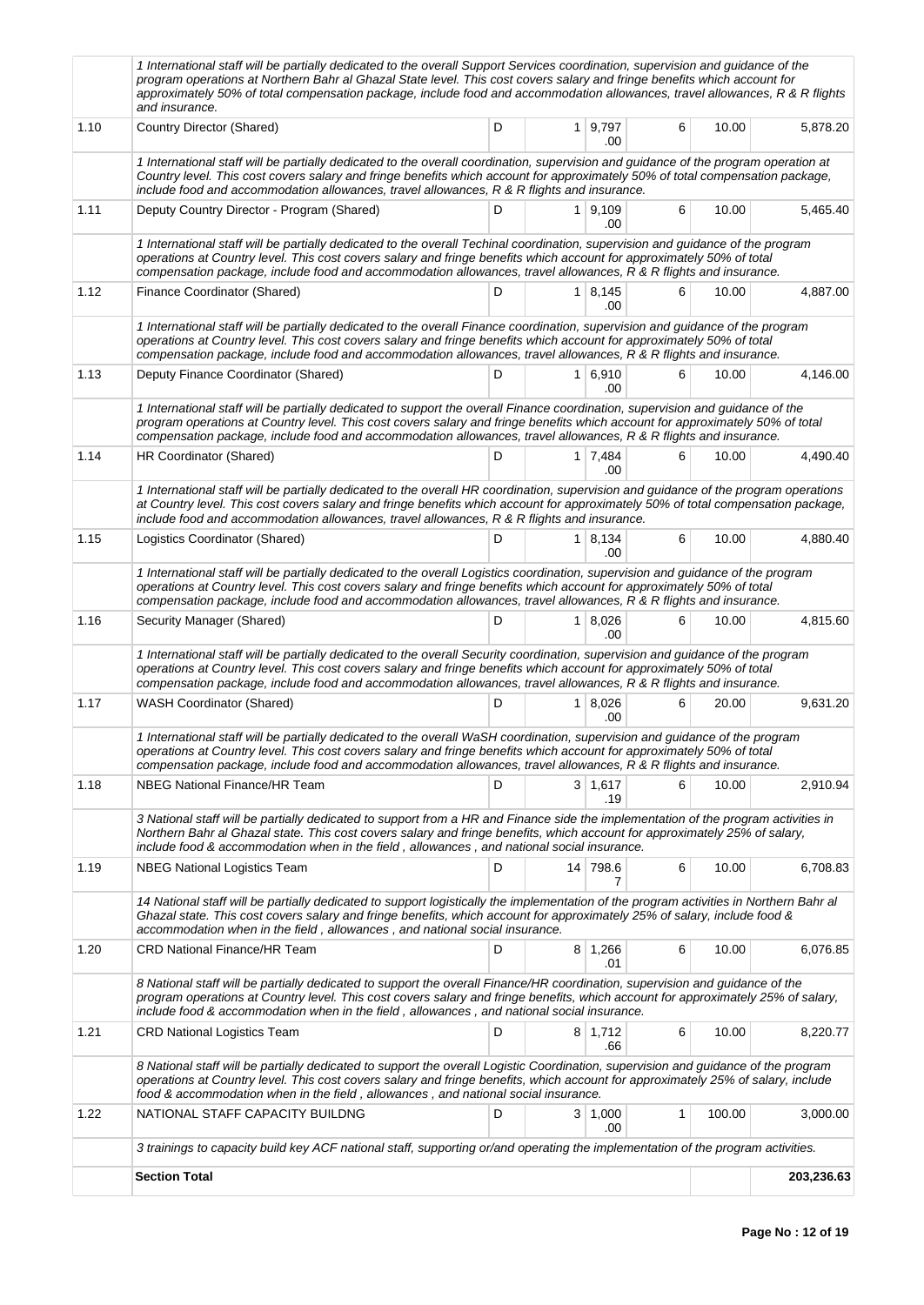|                  | <b>Supplies, Commodities, Materials</b>                                                                                                                                                                                                                                                                                                                                                                                                                                                           |   |  |                        |              |        |            |  |  |  |  |  |  |
|------------------|---------------------------------------------------------------------------------------------------------------------------------------------------------------------------------------------------------------------------------------------------------------------------------------------------------------------------------------------------------------------------------------------------------------------------------------------------------------------------------------------------|---|--|------------------------|--------------|--------|------------|--|--|--|--|--|--|
| 2.1              | NBEG - ACCESS TO WATER                                                                                                                                                                                                                                                                                                                                                                                                                                                                            | D |  | $10 \mid 2,500$<br>.00 | 1            | 100.00 | 25,000.00  |  |  |  |  |  |  |
|                  | 10 water tanks will be procured (capacity 5,000 Litres each) at 1,500 USD each. In addition rain water harvesting gutters and<br>pipes will be procured and together with installation will cost 1,000 USD for each of the 10 sites.                                                                                                                                                                                                                                                              |   |  |                        |              |        |            |  |  |  |  |  |  |
| 2.2              | JNG - ACCESS TO WATER                                                                                                                                                                                                                                                                                                                                                                                                                                                                             | D |  | 4 111.2<br>5           | $\mathbf{1}$ | 100.00 | 445.00     |  |  |  |  |  |  |
|                  | 445 USD includes 200 USD pump mechanics, 145 for water user committee and pump mechanics training and 100 USD for<br>cement for water points rehabilitation.                                                                                                                                                                                                                                                                                                                                      |   |  |                        |              |        |            |  |  |  |  |  |  |
| 2.3              | <b>NBEG - SANITATION</b>                                                                                                                                                                                                                                                                                                                                                                                                                                                                          | D |  | 13 750.0<br>0          | $\mathbf{1}$ | 100.00 | 9,750.00   |  |  |  |  |  |  |
|                  | 750 USD includes material for latrines, hand washing station and labor for construction of 13 latrines at OTPs level                                                                                                                                                                                                                                                                                                                                                                              |   |  |                        |              |        |            |  |  |  |  |  |  |
| 2.4              | <b>JNG - SANITATION</b>                                                                                                                                                                                                                                                                                                                                                                                                                                                                           | D |  | 5 750.0<br>0           | $\mathbf{1}$ | 100.00 | 3,750.00   |  |  |  |  |  |  |
|                  | 750 USD includes material for latrines, hand washing station and labor for construction of 5 latrines at OTPs level                                                                                                                                                                                                                                                                                                                                                                               |   |  |                        |              |        |            |  |  |  |  |  |  |
| 2.5              | NBEG - HYGIENE PROMOTION                                                                                                                                                                                                                                                                                                                                                                                                                                                                          | D |  | 13 209.4<br>3          | 6            | 100.00 | 16,335.54  |  |  |  |  |  |  |
|                  | 540 USD includes incentives for 6 hygiene promoters for 6 months;5445 USD includes incentives for 66 CHVs for 6 months;<br>1950 USD includes the cost of design and production of IEC material in Jonglei; 3300 USD for hygiene promotion volunteers and<br>activities including NFI distribution; 4500USD wages for 20 enumerators working 30 days during the project period;600USD<br>includes the cost for establishing accountability and feedback mechanisms in NBeG                         |   |  |                        |              |        |            |  |  |  |  |  |  |
| 2.6              | JNG - HYGIENE PROMOTION                                                                                                                                                                                                                                                                                                                                                                                                                                                                           | D |  | 5 587.0<br>я           | 6            | 100.00 | 17,612.70  |  |  |  |  |  |  |
|                  | 1800 USD includes incentives for 10 hygiene promoters for 120 days; 9000 USD includes incentives for 100 CHVs for 72 days;<br>4600 USD includes the cost of design and production of IEC material in including material for PHAST sessions in Jonglei; 1163<br>USD as material and cost for models mothers PHAST sessions; 650 USD wages for 20 enumerators working 30 days during the<br>project period;300USD includes the cost for establishing accountability and feedback mechanisms in NBeG |   |  |                        |              |        |            |  |  |  |  |  |  |
| 2.7              | DOMESTIC FREIGHT OF SUPPLIES AND EQUIPMENT                                                                                                                                                                                                                                                                                                                                                                                                                                                        | D |  | 5 5,462<br>.88         | $\mathbf{1}$ | 100.00 | 27,314.40  |  |  |  |  |  |  |
|                  | 4 charters for Jonglei and 1 charter for Northern Bahr al Ghazal, to transport key supplies to field locations for the implementation<br>and support of program activities. Essential given the remotes locations of intervention and insecurity affecting roads.                                                                                                                                                                                                                                 |   |  |                        |              |        |            |  |  |  |  |  |  |
| 2.8              | NBEG PROGRAM VEHICLE RENTAL & RUNNING COSTS                                                                                                                                                                                                                                                                                                                                                                                                                                                       | D |  | $1 \ 6,600$<br>.00     | 6            | 100.00 | 39,600.00  |  |  |  |  |  |  |
|                  | 1 rental vehicle fully dedicated to support the implementation of the program activities in Northern Bahr al Ghazal state. This cost<br>covers the vehicle rental, driver, fuel and maintenance for the full program implementation period.                                                                                                                                                                                                                                                       |   |  |                        |              |        |            |  |  |  |  |  |  |
| 2.9              | <b>VISIBILITY</b>                                                                                                                                                                                                                                                                                                                                                                                                                                                                                 | D |  | $1 \mid 1,000$<br>.00  | $\mathbf{1}$ | 100.00 | 1,000.00   |  |  |  |  |  |  |
|                  | 1000 USD for production of project visibility materials for CHF logo.                                                                                                                                                                                                                                                                                                                                                                                                                             |   |  |                        |              |        |            |  |  |  |  |  |  |
|                  | <b>Section Total</b>                                                                                                                                                                                                                                                                                                                                                                                                                                                                              |   |  |                        |              |        | 140,807.64 |  |  |  |  |  |  |
| <b>Equipment</b> |                                                                                                                                                                                                                                                                                                                                                                                                                                                                                                   |   |  |                        |              |        |            |  |  |  |  |  |  |
| 3.1              | Radio HF kit                                                                                                                                                                                                                                                                                                                                                                                                                                                                                      | D |  | 2   5,000<br>.00       | 1            | 100.00 | 10,000.00  |  |  |  |  |  |  |
|                  | This cost covers 2 complete kit at 5,000 USD/kit totaling 10,000 USD, consisting of 9350 codan antenna and NGT SRx<br>transceiver.                                                                                                                                                                                                                                                                                                                                                                |   |  |                        |              |        |            |  |  |  |  |  |  |
| 3.2              | <b>SECURITY EQUIPMENT</b>                                                                                                                                                                                                                                                                                                                                                                                                                                                                         | D |  | $1 \mid 1,695$<br>.00  | $\mathbf{1}$ | 100.00 | 1.695.00   |  |  |  |  |  |  |
|                  | This cost covers 1 complete hibernation and first aid kit, anti snake venom, 5 torch lights and 10 pairs of heavy duty batteries.                                                                                                                                                                                                                                                                                                                                                                 |   |  |                        |              |        |            |  |  |  |  |  |  |
|                  | <b>Section Total</b>                                                                                                                                                                                                                                                                                                                                                                                                                                                                              |   |  |                        |              |        | 11,695.00  |  |  |  |  |  |  |
| <b>Travel</b>    |                                                                                                                                                                                                                                                                                                                                                                                                                                                                                                   |   |  |                        |              |        |            |  |  |  |  |  |  |
| 5.1              | DOMESTIC FREIGHT OF PASSENGER BY AIR                                                                                                                                                                                                                                                                                                                                                                                                                                                              | D |  | 12 550.0<br>0          | 1            | 100.00 | 6,600.00   |  |  |  |  |  |  |
|                  | This cost covers 12 UNHAS flights : 6 NBEG and 6 JNG. 10 to transport program staff to the program activities locations activities<br>and 2 for support staff monitoring visits.                                                                                                                                                                                                                                                                                                                  |   |  |                        |              |        |            |  |  |  |  |  |  |
| 5.2              | JNG DOMESTIC FREIGHT OF PASSENGER BY BOAT                                                                                                                                                                                                                                                                                                                                                                                                                                                         | D |  | $5$ 147.5<br>$\Omega$  | 6            | 100.00 | 4,425.00   |  |  |  |  |  |  |
|                  | This cost covers 5 days of boat rental per month including fuel and driver to transport program staff in Jonglei.                                                                                                                                                                                                                                                                                                                                                                                 |   |  |                        |              |        |            |  |  |  |  |  |  |
|                  | <b>Section Total</b>                                                                                                                                                                                                                                                                                                                                                                                                                                                                              |   |  |                        |              |        | 11,025.00  |  |  |  |  |  |  |
|                  | <b>General Operating and Other Direct Costs</b>                                                                                                                                                                                                                                                                                                                                                                                                                                                   |   |  |                        |              |        |            |  |  |  |  |  |  |
| 7.1              | JNG BASE SET UP AND RUNNING COSTS                                                                                                                                                                                                                                                                                                                                                                                                                                                                 | D |  | $1 \mid 1,300$<br>.00  | 6            | 100.00 | 7,800.00   |  |  |  |  |  |  |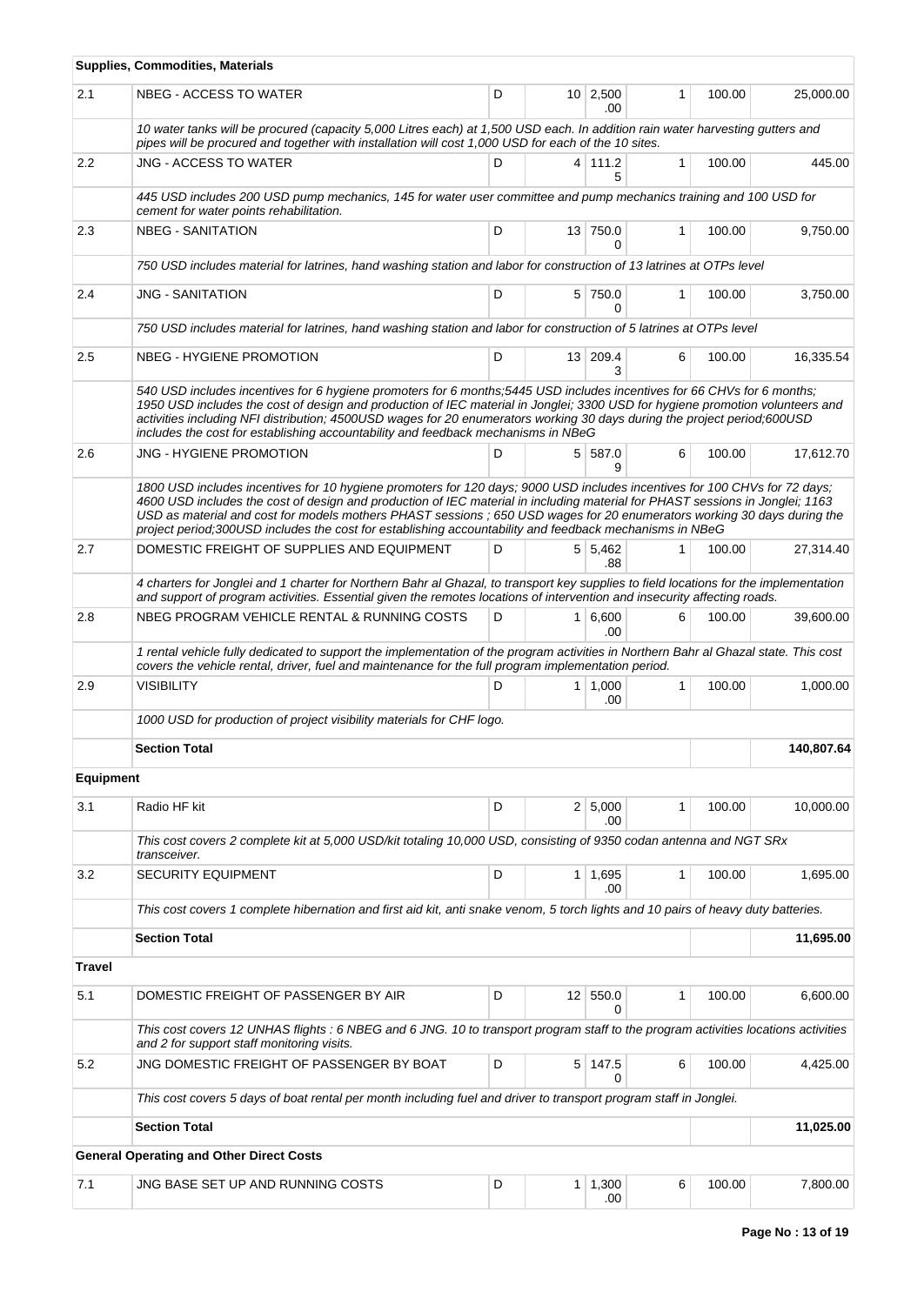|                         | This costs cover the Jonglei program fully dedicated base maintenance and rehabilitation, stationeries, supplies and<br>communication charges (internet, mobile phone, satellite) for the program implementation period. |      |                |                       |   |       |            |
|-------------------------|--------------------------------------------------------------------------------------------------------------------------------------------------------------------------------------------------------------------------|------|----------------|-----------------------|---|-------|------------|
| 7.2                     | NBEG OFFICE RUNNING COSTS (Shared)                                                                                                                                                                                       | D    | 1 <sup>1</sup> | 10,35<br>0.00         | 6 | 10.00 | 6,210.00   |
|                         | This cost covers partially the monthly running costs of the Malualkon Base in Northern Bahr al Ghazal, which include<br>office/warehouse running costs and maintenance, generator and communication charges.             |      |                |                       |   |       |            |
| 7.3                     | CRD OFFICE RUNNING COSTS (Shared)                                                                                                                                                                                        | 6    | 10.00          | 26,955.00             |   |       |            |
|                         | This cost covers partially the monthly running costs of the Coordination Office in Juba, which include office/warehouse running<br>costs and maintenance, generator and communication charges.                           |      |                |                       |   |       |            |
| 7.4                     | NBEG SUPPORT VEHICLE RUNNING COSTS (Shared)                                                                                                                                                                              | D    |                | $2 \mid 2,500$<br>.00 | 6 | 10.00 | 3,000.00   |
|                         | This cost covers partially the monthly road transportation costs of the Malualkon Base support staff in Northern Bahr al Ghazal,<br>which include fuel and maintenance for 2 ACF vehicles.                               |      |                |                       |   |       |            |
| 7.5                     | CRD SUPPORT VEHICLE RENTAL & RUNNING COSTS<br>(Shared)                                                                                                                                                                   | D    |                | $4 \mid 1,760$<br>.00 | 6 | 10.00 | 4,224.00   |
|                         | This cost covers partially the monthly road transportation costs of the Coordination Office in Juba, which include 4 rental vehicles,<br>drviers, fuel and maintenance.                                                  |      |                |                       |   |       |            |
|                         | <b>Section Total</b>                                                                                                                                                                                                     |      |                |                       |   |       | 48,189.00  |
| <b>SubTotal</b>         |                                                                                                                                                                                                                          |      | 146.00         |                       |   |       | 414,953.27 |
| <b>Direct</b>           |                                                                                                                                                                                                                          |      |                |                       |   |       | 414,953.27 |
| Support                 |                                                                                                                                                                                                                          |      |                |                       |   |       |            |
| <b>PSC Cost</b>         |                                                                                                                                                                                                                          |      |                |                       |   |       |            |
| <b>PSC Cost Percent</b> |                                                                                                                                                                                                                          | 7.00 |                |                       |   |       |            |
| <b>PSC Amount</b>       |                                                                                                                                                                                                                          |      |                |                       |   |       | 29,046.73  |
| <b>Total Cost</b>       |                                                                                                                                                                                                                          |      |                |                       |   |       | 444,000.00 |
|                         | <b>Grand Total CHF Cost</b>                                                                                                                                                                                              |      |                |                       |   |       | 444,000.00 |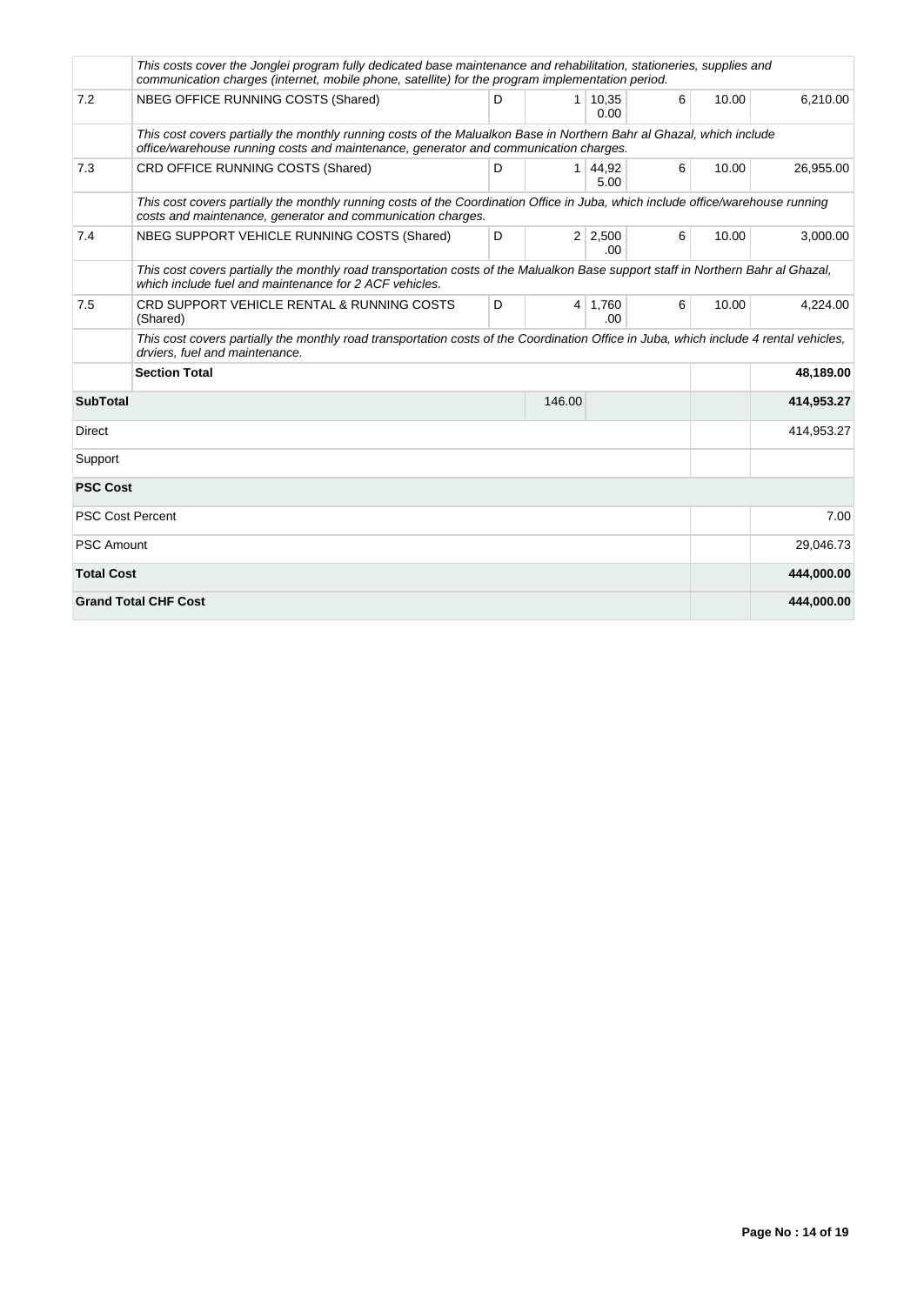## **Project Locations**

| <b>Location</b>   | <b>Estimated</b><br>percentage<br>of budget<br>for each<br><b>location</b> |            | <b>Estimated number of beneficiaries</b> | for each location |       |              | <b>Activity Name</b>                                                                                                                                                                                                                                                                                                                                                                                                                                                                                                                                                                                                                                                                                                                                                                                                                                                                                                                                                                                                                                                                                                                                                                                                                                                                                                                                                                                                                                                                                                                                                                                                                                                                                                                                                                                                                                                                                                                                                                                                                                                                |
|-------------------|----------------------------------------------------------------------------|------------|------------------------------------------|-------------------|-------|--------------|-------------------------------------------------------------------------------------------------------------------------------------------------------------------------------------------------------------------------------------------------------------------------------------------------------------------------------------------------------------------------------------------------------------------------------------------------------------------------------------------------------------------------------------------------------------------------------------------------------------------------------------------------------------------------------------------------------------------------------------------------------------------------------------------------------------------------------------------------------------------------------------------------------------------------------------------------------------------------------------------------------------------------------------------------------------------------------------------------------------------------------------------------------------------------------------------------------------------------------------------------------------------------------------------------------------------------------------------------------------------------------------------------------------------------------------------------------------------------------------------------------------------------------------------------------------------------------------------------------------------------------------------------------------------------------------------------------------------------------------------------------------------------------------------------------------------------------------------------------------------------------------------------------------------------------------------------------------------------------------------------------------------------------------------------------------------------------------|
|                   |                                                                            | <b>Men</b> | <b>Women</b>                             | <b>Boys</b>       | Girls | <b>Total</b> |                                                                                                                                                                                                                                                                                                                                                                                                                                                                                                                                                                                                                                                                                                                                                                                                                                                                                                                                                                                                                                                                                                                                                                                                                                                                                                                                                                                                                                                                                                                                                                                                                                                                                                                                                                                                                                                                                                                                                                                                                                                                                     |
| Jonglei -> Fangak |                                                                            | 48 1,849   |                                          | 2,019 2,901 3,101 |       |              | 9,870 Activity 1.1.1 : Distribution of 9,522 WASH Kits (<br>water storage containers (bucket with taps),<br>aquatabs/PUR, filter cloth, collapsible jerry can<br>and soap to caregivers of malnourished children<br>and pregnant and lactating women for safe water<br>storage at household level in NBeG and Jonglei<br>states.<br>Activity 1.1.2 : Training of 166 Hygiene promoters<br>in coordination with Unicef (66 in NBeG and 100<br>in Jonglei)<br>Activity 1.1.3 : Conduct 16 hygiene promotion<br>campaigns for treatment of water using<br>aquatabs/PUR on a weekly basis at 13 OTPs in<br>Northern Bahr el Ghazal and 5 OTPs in Jonglei.<br>Activity 1.1.4 : Conduct two Post Distribution<br>Monitoring for distribution of NFI items, one in<br>Northern Bahr el Ghazal and one in Jonglei.<br>Activity 1.1.5 : Conduct 190 Water Quality<br>monitoring tests for water samples collected at<br>HH level at baseline and endline, 166 in Northern<br>Bahr el Ghazal and 24 Jonglei.<br>Activity 2.1.1 : Construction of 18 hand washing<br>stations (13 in NBeG and 5 in Jonglei).<br>Activity 2.1.2 : Construction/reparation of 18<br>latrines (13 in NBeG and 5 in Jonglei).<br>Activity 3.1.1 : Training on PHAST techniques<br>and development of IEC materials for use in 13<br>nutrition sites in Northern Bar el Ghazal and 5<br>nutrition sites in Jonglei.<br>Activity 3.1.2 : 108 PHAST sessions conducted<br>at all nutrition sites in the form of integrated<br>WASH/Nutrition sensitization with weekly follow<br>up at household level.<br>Activity 3.1.3 : 3 Mass sensitization events held<br>for celebration of World Toilet Day and Global<br>Handwashing Day and World Water Day on key<br>messages.<br>Activity 3.1.4 : Support to 100 extremely<br>vulnerable mothers/caretakers of malnourished<br>children in Jonglei with latrine construction kit.<br>Activity 3.1.5 : KAP baseline and endline<br>conducted on WASH minimum package at<br>household level.<br>Activity 3.2.1 : Distribution of 1,176 MHM kits with<br>targeted messaging. |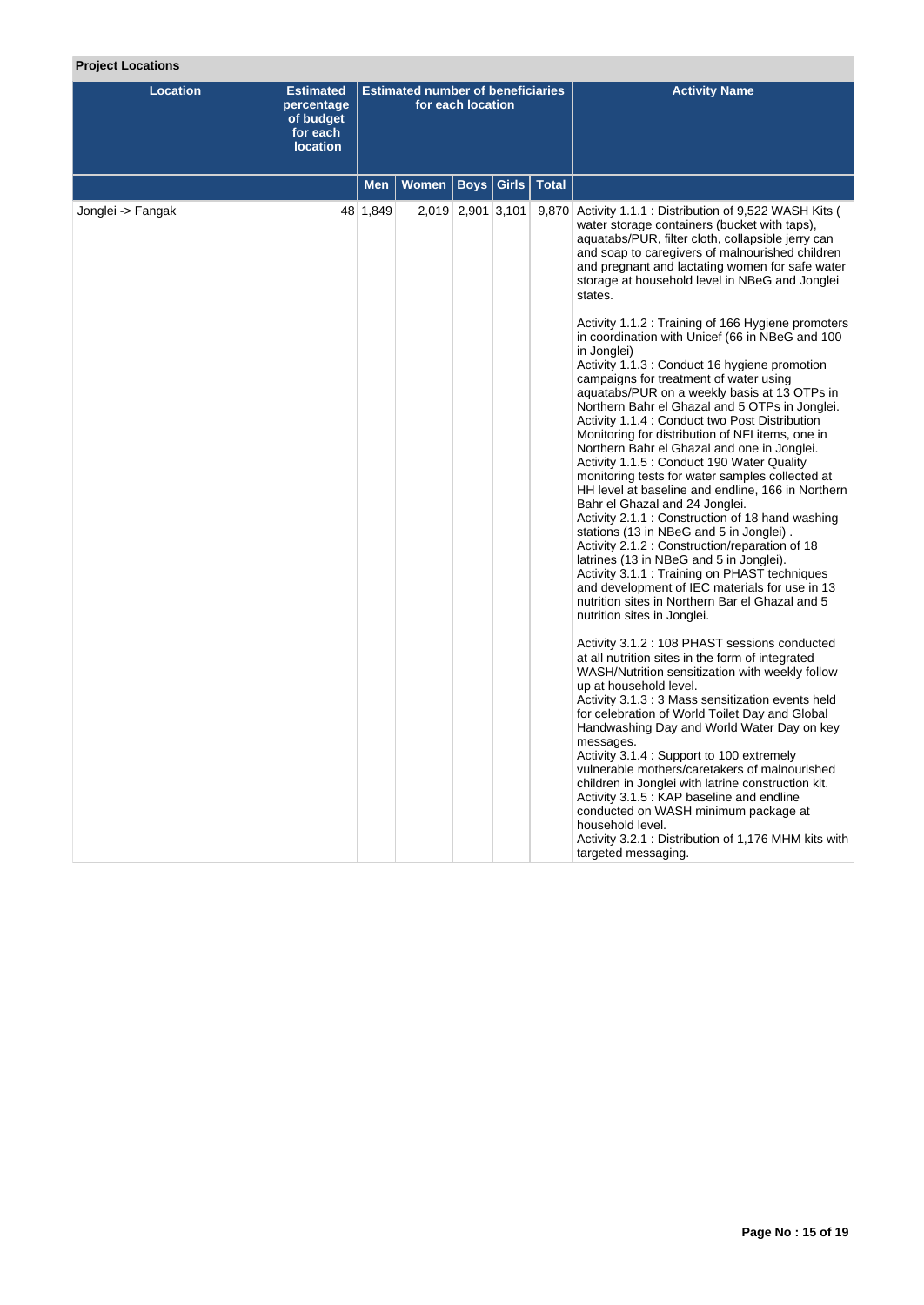| Northern Bahr el Ghazal -> Aweil<br>Centre | $\overline{7}$ | 509 | 555 | 798 |  | 853 2,715 Activity 1.1.1 : Distribution of 9,522 WASH Kits (<br>water storage containers (bucket with taps),<br>aquatabs/PUR, filter cloth, collapsible jerry can<br>and soap to caregivers of malnourished children<br>and pregnant and lactating women for safe water<br>storage at household level in NBeG and Jonglei<br>states.<br>Activity 1.1.2 : Training of 166 Hygiene promoters<br>in coordination with Unicef (66 in NBeG and 100<br>in Jonglei)<br>Activity 1.1.3 : Conduct 16 hygiene promotion<br>campaigns for treatment of water using<br>aquatabs/PUR on a weekly basis at 13 OTPs in<br>Northern Bahr el Ghazal and 5 OTPs in Jonglei.<br>Activity 1.1.4 : Conduct two Post Distribution<br>Monitoring for distribution of NFI items, one in<br>Northern Bahr el Ghazal and one in Jonglei.<br>Activity 1.1.5 : Conduct 190 Water Quality<br>monitoring tests for water samples collected at<br>HH level at baseline and endline, 166 in Northern<br>Bahr el Ghazal and 24 Jonglei.<br>Activity 1.2.1 : Construction of 8 rainwater<br>harvesting systems with storage facilities at OTP<br>sites in NBeG.<br>Activity 2.1.1 : Construction of 18 hand washing<br>stations (13 in NBeG and 5 in Jonglei).<br>Activity 2.1.2 : Construction/reparation of 18<br>latrines (13 in NBeG and 5 in Jonglei).<br>Activity 3.1.1 : Training on PHAST techniques<br>and development of IEC materials for use in 13<br>nutrition sites in Northern Bar el Ghazal and 5<br>nutrition sites in Jonglei.<br>Activity 3.1.2 : 108 PHAST sessions conducted<br>at all nutrition sites in the form of integrated<br>WASH/Nutrition sensitization with weekly follow<br>up at household level.<br>Activity 3.1.3 : 3 Mass sensitization events held<br>for celebration of World Toilet Day and Global<br>Handwashing Day and World Water Day on key |
|--------------------------------------------|----------------|-----|-----|-----|--|-------------------------------------------------------------------------------------------------------------------------------------------------------------------------------------------------------------------------------------------------------------------------------------------------------------------------------------------------------------------------------------------------------------------------------------------------------------------------------------------------------------------------------------------------------------------------------------------------------------------------------------------------------------------------------------------------------------------------------------------------------------------------------------------------------------------------------------------------------------------------------------------------------------------------------------------------------------------------------------------------------------------------------------------------------------------------------------------------------------------------------------------------------------------------------------------------------------------------------------------------------------------------------------------------------------------------------------------------------------------------------------------------------------------------------------------------------------------------------------------------------------------------------------------------------------------------------------------------------------------------------------------------------------------------------------------------------------------------------------------------------------------------------------------------------------------------------------------------------|
|                                            |                |     |     |     |  | messages.<br>Activity 3.1.5 : KAP baseline and endline<br>conducted on WASH minimum package at<br>household level.                                                                                                                                                                                                                                                                                                                                                                                                                                                                                                                                                                                                                                                                                                                                                                                                                                                                                                                                                                                                                                                                                                                                                                                                                                                                                                                                                                                                                                                                                                                                                                                                                                                                                                                                    |